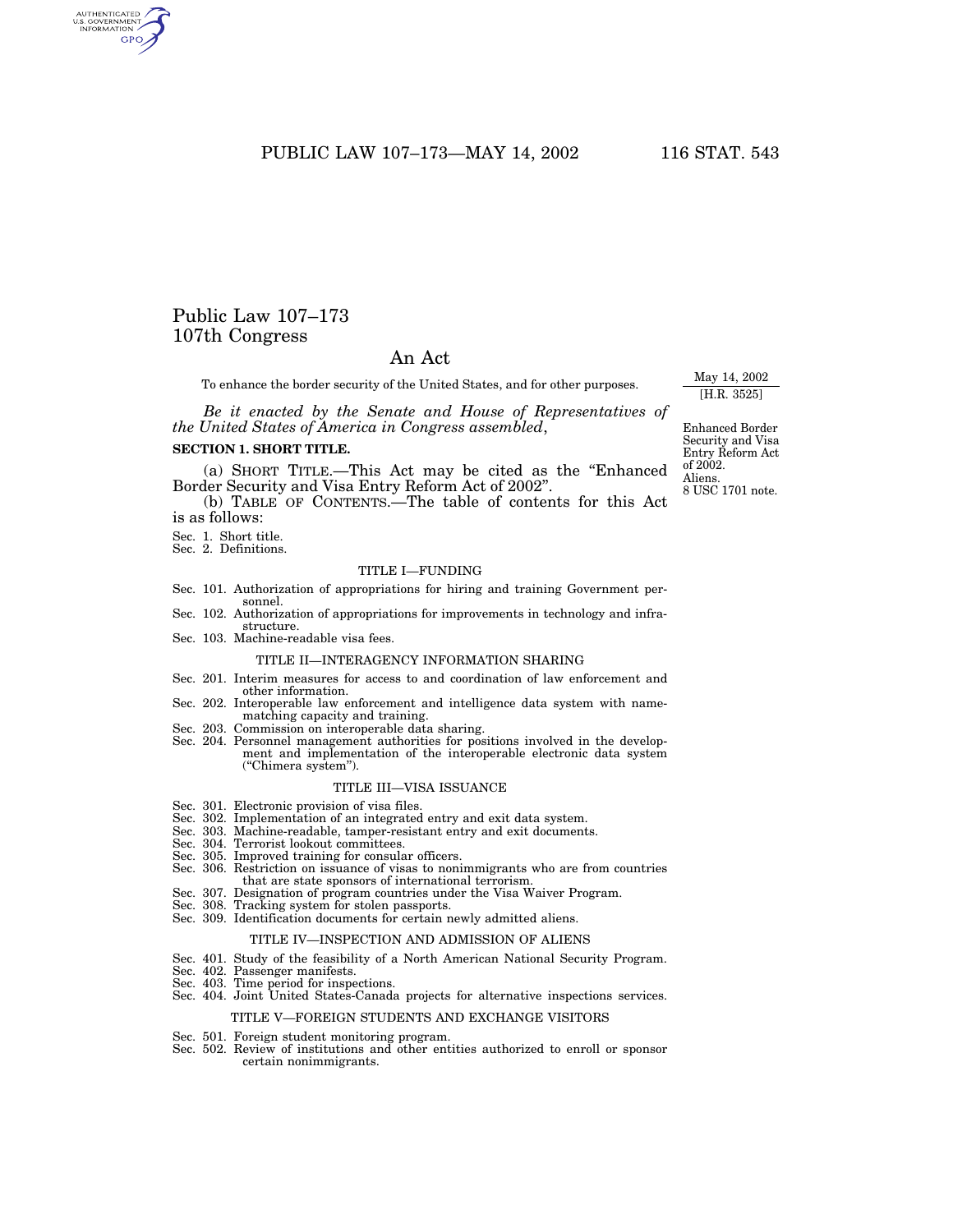### TITLE VI—MISCELLANEOUS PROVISIONS

- Sec. 601. Extension of deadline for improvement in border crossing identification cards.
- Sec. 602. General Accounting Office study.
- Sec. 603. International cooperation.
- Sec. 604. Statutory construction.
- Sec. 605. Report on aliens who fail to appear after release on own recognizance.
- Sec. 606. Retention of nonimmigrant visa applications by the Department of State.

8 USC 1701.

## **SEC. 2. DEFINITIONS.**

In this Act:

(1) ALIEN.—The term ''alien'' has the meaning given the term in section  $101(a)(3)$  of the Immigration and Nationality Act (8 U.S.C. 1101(a)(3)).

(2) APPROPRIATE COMMITTEES OF CONGRESS.—The term ''appropriate committees of Congress'' means the following:

(A) The Committee on the Judiciary, the Select Committee on Intelligence, and the Committee on Foreign Relations of the Senate.

(B) The Committee on the Judiciary, the Permanent Select Committee on Intelligence, and the Committee on International Relations of the House of Representatives.

(3) CHIMERA SYSTEM.—The term ''Chimera system'' means the interoperable electronic data system required to be developed and implemented by section 202(a)(2).

(4) FEDERAL LAW ENFORCEMENT AGENCIES.—The term ''Federal law enforcement agencies'' means the following:

(A) The United States Secret Service.

(B) The Drug Enforcement Administration.

(C) The Federal Bureau of Investigation.

(D) The Immigration and Naturalization Service.

(E) The United States Marshall Service.

(F) The Naval Criminal Investigative Service.

(G) The Coastal Security Service.

(H) The Diplomatic Security Service.

(I) The United States Postal Inspection Service.

(J) The Bureau of Alcohol, Tobacco, and Firearms.

(K) The United States Customs Service.

(L) The National Park Service.

(5) INTELLIGENCE COMMUNITY.—The term ''intelligence community'' has the meaning given that term in section 3(4) of the National Security Act of 1947 (50 U.S.C. 401a(4)).

(6) PRESIDENT.—The term ''President'' means the President of the United States, acting through the Assistant to the President for Homeland Security, in coordination with the Secretary of State, the Commissioner of Immigration and Naturalization, the Attorney General, the Director of Central Intelligence, the Director of the Federal Bureau of Investigation, the Secretary of Transportation, the Commissioner of Customs, and the Secretary of the Treasury.

(7) USA PATRIOT ACT.—The term ''USA PATRIOT Act'' means the Uniting and Strengthening America by Providing Appropriate Tools Required to Intercept and Obstruct Terrorism (USA PATRIOT ACT) Act of 2001 (Public Law 107– 56).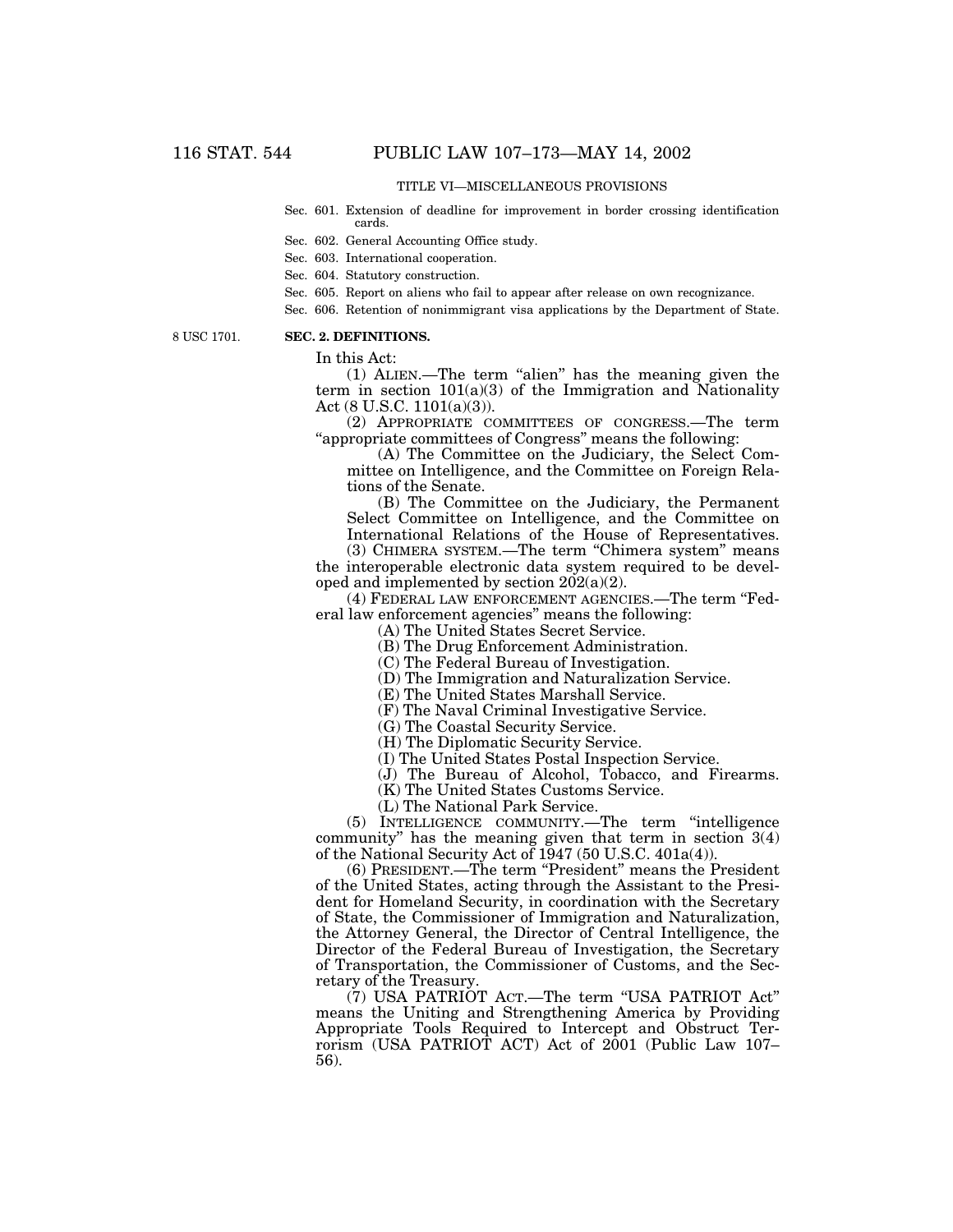## **TITLE I—FUNDING**

#### **SEC. 101. AUTHORIZATION OF APPROPRIATIONS FOR HIRING AND** 8 USC 1711. **TRAINING GOVERNMENT PERSONNEL.**

(a) ADDITIONAL PERSONNEL.—

(1) INS INSPECTORS.—Subject to the availability of appropriations, during each of the fiscal years 2003 through 2006, the Attorney General shall increase the number of inspectors and associated support staff in the Immigration and Naturalization Service by the equivalent of at least 200 full-time employees over the number of inspectors and associated support staff in the Immigration and Naturalization Service authorized by the USA PATRIOT Act.

(2) INS INVESTIGATIVE PERSONNEL.—Subject to the availability of appropriations, during each of the fiscal years 2003 through 2006, the Attorney General shall increase the number of investigative and associated support staff of the Immigration and Naturalization Service by the equivalent of at least 200 full-time employees over the number of investigators and associated support staff in the Immigration and Naturalization Service authorized by the USA PATRIOT Act.

(3) AUTHORIZATION OF APPROPRIATIONS.—There are authorized to be appropriated such sums as may be necessary to carry out this subsection, including such sums as may be necessary to provide facilities, attorney personnel and support staff, and other resources needed to support the increased number of inspectors, investigative staff, and associated support staff.

(b) AUTHORIZATION OF APPROPRIATIONS FOR INS STAFFING.—

(1) IN GENERAL.—There are authorized to be appropriated for the Department of Justice such sums as may be necessary to provide an increase in the annual rate of basic pay effective October 1, 2002—

(A) for all journeyman Border Patrol agents and inspectors who have completed at least one year's service and are receiving an annual rate of basic pay for positions at GS–9 of the General Schedule under section 5332 of title 5, United States Code, from the annual rate of basic pay payable for positions at GS–9 of the General Schedule under such section 5332, to an annual rate of basic pay payable for positions at GS–11 of the General Schedule under such section 5332;

(B) for inspections assistants, from the annual rate of basic pay payable for positions at GS–5 of the General Schedule under section 5332 of title 5, United States Code, to an annual rate of basic pay payable for positions at GS–7 of the General Schedule under such section 5332; and

(C) for the support staff associated with the personnel described in subparagraphs (A) and (B), at the appropriate GS level of the General Schedule under such section 5332.

(c) AUTHORIZATION OF APPROPRIATIONS FOR TRAINING.—There are authorized to be appropriated such sums as may be necessary—

(1) to appropriately train Immigration and Naturalization Service personnel on an ongoing basis—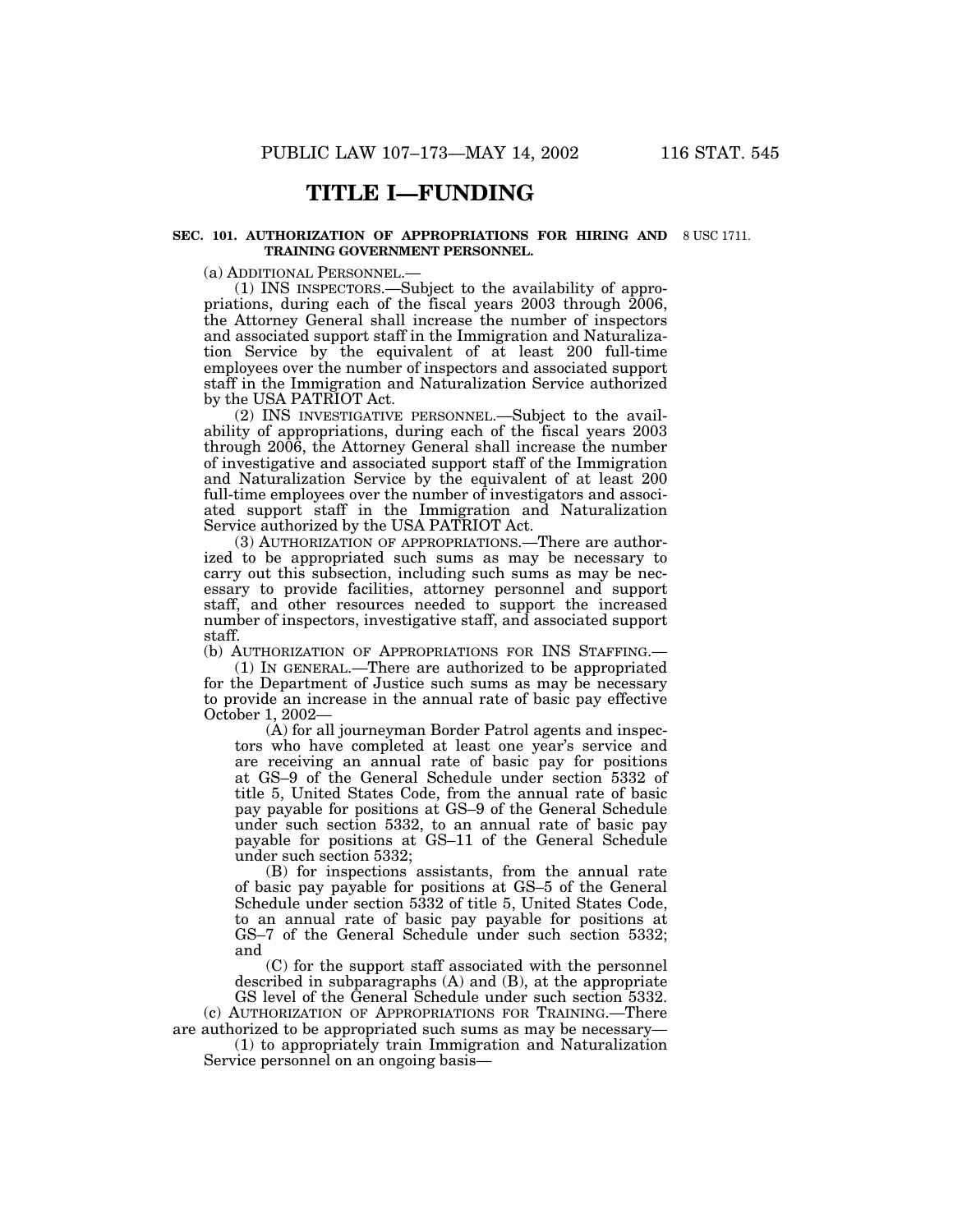(A) to ensure that their proficiency levels are acceptable to protect the borders of the United States; and

(B) otherwise to enforce and administer the laws within their jurisdiction;

(2) to provide adequate continuing cross-training to agencies staffing the United States border and ports of entry to effectively and correctly apply applicable United States laws;

(3) to fully train immigration officers to use the appropriate lookout databases and to monitor passenger traffic patterns; and

(4) to expand the Carrier Consultant Program described in section 235(b) of the Immigration and Nationality Act (8 U.S.C. 1225A(b)).

(d) AUTHORIZATION OF APPROPRIATIONS FOR CONSULAR FUNC-<br>TIONS.—(1) RESPONSIBILITIES.—The Secretary of State shall—<br>(A) implement enhanced security measures for the

review of visa applicants;

(B) staff the facilities and programs associated with the activities described in subparagraph (A); and

(C) provide ongoing training for consular officers and diplomatic security agents.

(2) AUTHORIZATION OF APPROPRIATIONS.—There are authorized to be appropriated for the Department of State such sums as may be necessary to carry out paragraph (1).

8 USC 1712.

## **SEC. 102. AUTHORIZATION OF APPROPRIATIONS FOR IMPROVEMENTS IN TECHNOLOGY AND INFRASTRUCTURE.**

(a) FUNDING OF TECHNOLOGY.—

(1) AUTHORIZATION OF APPROPRIATIONS.—In addition to funds otherwise available for such purpose, there are authorized to be appropriated \$150,000,000 to the Immigration and Naturalization Service for purposes of—

(A) making improvements in technology (including infrastructure support, computer security, and information technology development) for improving border security;

(B) expanding, utilizing, and improving technology to improve border security; and

(C) facilitating the flow of commerce and persons at ports of entry, including improving and expanding programs for preenrollment and preclearance.

(2) WAIVER OF FEES.—Federal agencies involved in border security may waive all or part of enrollment fees for technologybased programs to encourage participation by United States citizens and aliens in such programs. Any agency that waives any part of any such fee may establish its fees for other services at a level that will ensure the recovery from other users of the amounts waived.

(3) OFFSET OF INCREASES IN FEES.—The Attorney General may, to the extent reasonable, increase land border fees for the issuance of arrival-departure documents to offset technology costs.

(b) IMPROVEMENT AND EXPANSION OF INS, STATE DEPARTMENT, AND CUSTOMS FACILITIES.—There are authorized to be appropriated to the Immigration and Naturalization Service and the Department of State such sums as may be necessary to improve and expand facilities for use by the personnel of those agencies.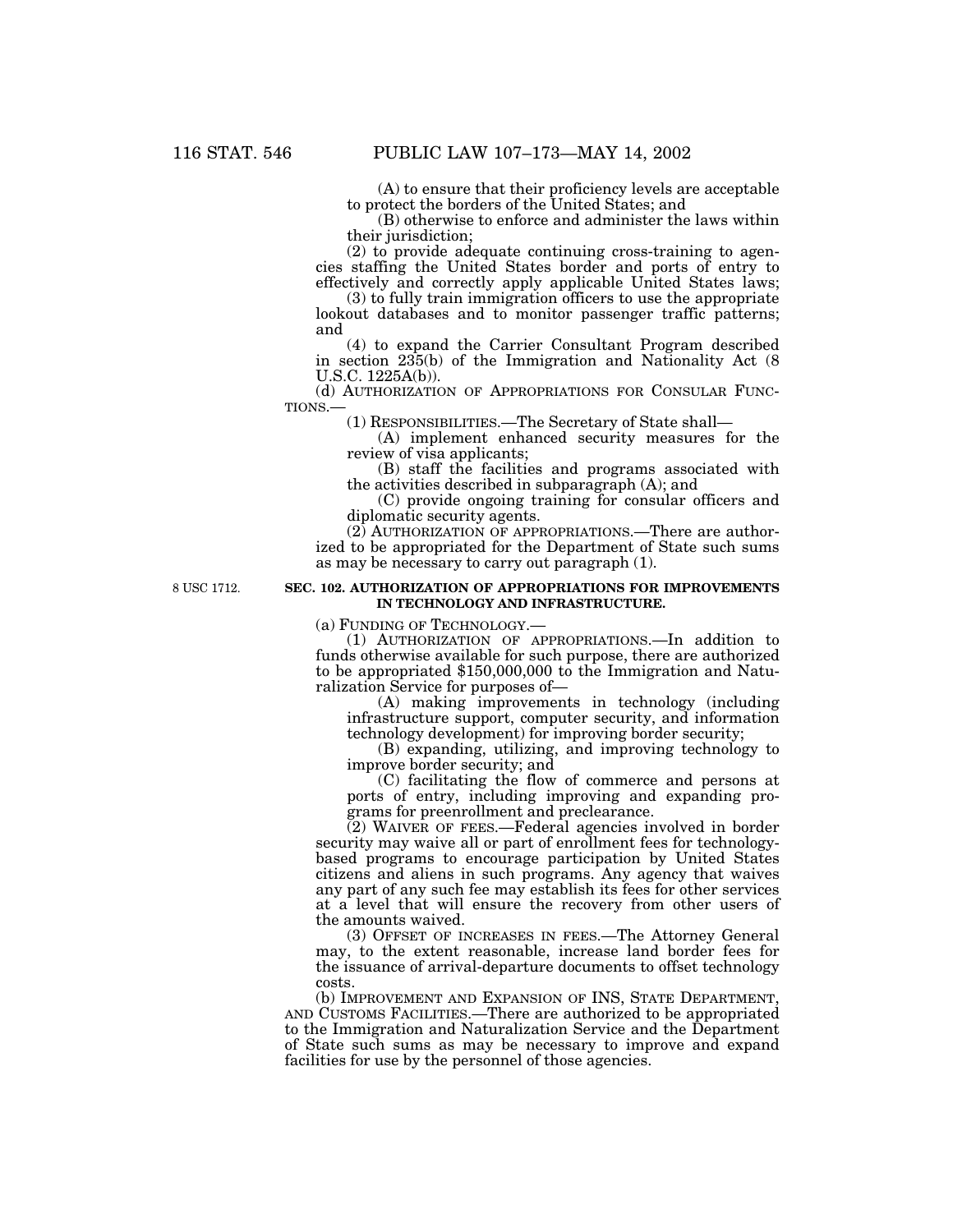## **SEC. 103. MACHINE–READABLE VISA FEES.**

(a) RELATION TO SUBSEQUENT AUTHORIZATION ACTS.—Section 140(a) of the Foreign Relations Authorization Act, Fiscal Years 1994 and 1995 (Public Law 103–236) is amended by striking paragraph (3). 8 USC 1351 note.

(b) FEE AMOUNT.—The machine-readable visa fee charged by the Department of State shall be the higher of \$65 or the cost of the machine-readable visa service, as determined by the Secretary of State after conducting a study of the cost of such service.

(c) SURCHARGE.—The Department of State is authorized to charge a surcharge of \$10, in addition to the machine-readable visa fee, for issuing a machine-readable visa in a nonmachinereadable passport.

(d) AVAILABILITY OF COLLECTED FEES.—Notwithstanding any other provision of law, amounts collected as fees described in this section shall be credited as an offsetting collection to any appropriation for the Department of State to recover costs of providing consular services. Amounts so credited shall be available, until expended, for the same purposes as the appropriation to which credited.

# **TITLE II—INTERAGENCY INFORMATION SHARING**

#### **SEC. 201. INTERIM MEASURES FOR ACCESS TO AND COORDINATION** 8 USC 1721. **OF LAW ENFORCEMENT AND OTHER INFORMATION.**

(a) INTERIM DIRECTIVE.—Until the plan required by subsection (c) is implemented, Federal law enforcement agencies and the intelligence community shall, to the maximum extent practicable, share any information with the Department of State and the Immigration and Naturalization Service relevant to the admissibility and deportability of aliens, consistent with the plan described in subsection (c).

(b) REPORT IDENTIFYING LAW ENFORCEMENT AND INTELLIGENCE INFORMATION.—

(1) IN GENERAL.—Not later than 120 days after the date of enactment of this Act, the President shall submit to the appropriate committees of Congress a report identifying Federal law enforcement and the intelligence community information needed by the Department of State to screen visa applicants, or by the Immigration and Naturalization Service to screen applicants for admission to the United States, and to identify those aliens inadmissible or deportable under the Immigration and Nationality Act.

(2) REPEAL.—Section 414(d) of the USA PATRIOT Act is 8 USC 1365a hereby repealed.

(c) COORDINATION PLAN.—

(1) REQUIREMENT FOR PLAN.—Not later than one year after the date of enactment of the USA PATRIOT Act, the President shall develop and implement a plan based on the findings of the report under subsection (b) that requires Federal law enforcement agencies and the intelligence community to provide to the Department of State and the Immigration and Naturalization Service all information identified in that report as expeditiously as practicable.

Deadline. President.

note.

Deadline. President.

8 USC 1713.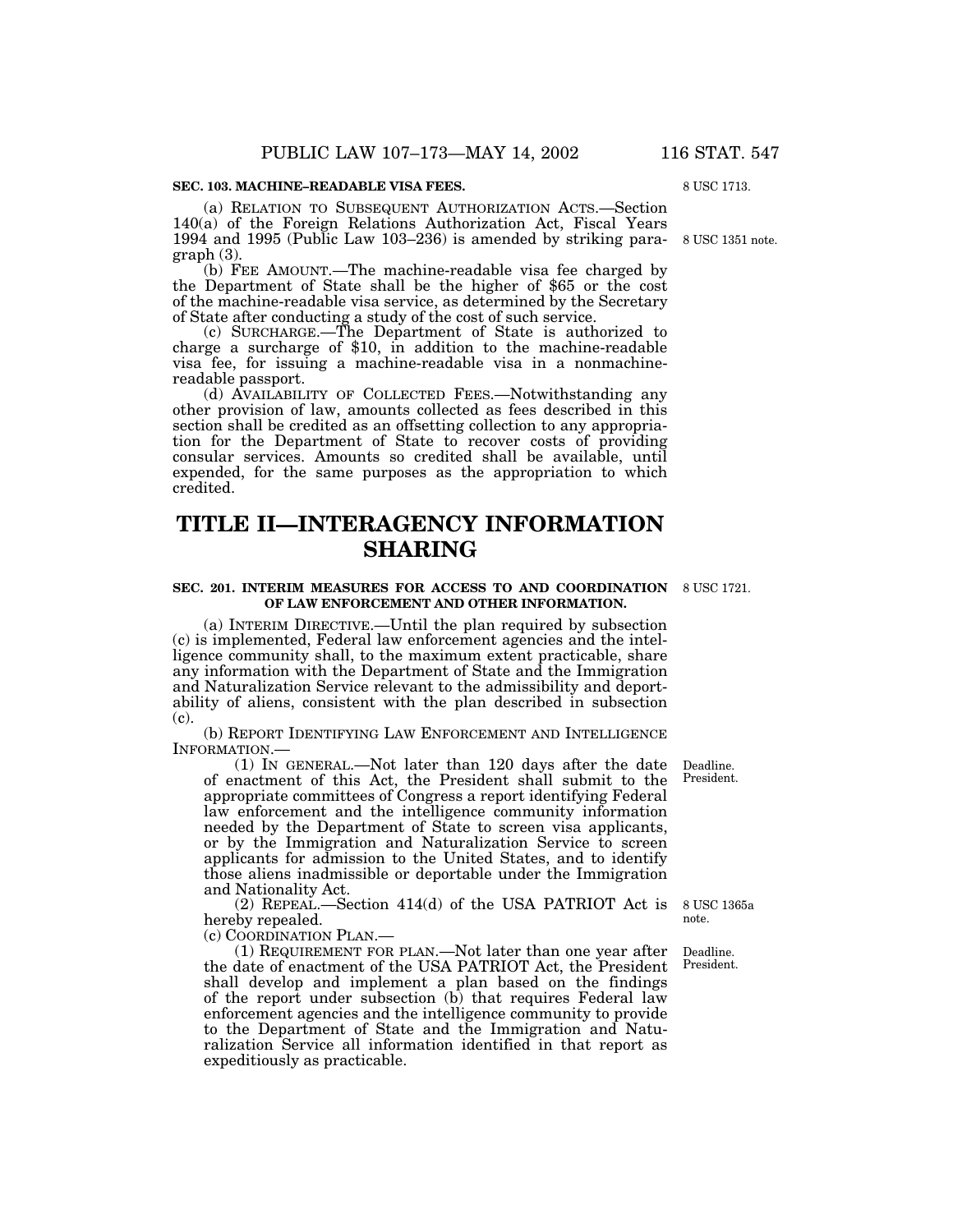President.

(2) CONSULTATION REQUIREMENT.—In the preparation and implementation of the plan under this subsection, the President shall consult with the appropriate committees of Congress.

(3) PROTECTIONS REGARDING INFORMATION AND USES THEREOF.—The plan under this subsection shall establish conditions for using the information described in subsection (b) received by the Department of State and Immigration and

 $(A)$  to limit the redissemination of such information;

(B) to ensure that such information is used solely to determine whether to issue a visa to an alien or to determine the admissibility or deportability of an alien to the United States, except as otherwise authorized under Federal law;

(C) to ensure the accuracy, security, and confidentiality of such information;

(D) to protect any privacy rights of individuals who are subjects of such information;

(E) to provide data integrity through the timely removal and destruction of obsolete or erroneous names and information; and

(F) in a manner that protects the sources and methods used to acquire intelligence information as required by section  $103(c)(6)$  of the National Security Act of 1947 (50 U.S.C. 403–3(c)(6)).

(4) CRIMINAL PENALTIES FOR MISUSE OF INFORMATION.— Any person who obtains information under this subsection without authorization or exceeding authorized access (as defined in section 1030(e) of title 18, United States Code), and who uses such information in the manner described in any of the paragraphs (1) through (7) of section 1030(a) of such title, or attempts to use such information in such manner, shall be subject to the same penalties as are applicable under section 1030(c) of such title for violation of that paragraph.

(5) ADVANCING DEADLINES FOR A TECHNOLOGY STANDARD AND REPORT.—Section 403(c) of the USA PATRIOT Act is amended—

(A) in paragraph (1), by striking "2 years" and inserting "15 months"; and

(B) in paragraph (4), by striking ''18 months'' and inserting "one year".

8 USC 1722.

8 USC 1379.

President.

## **SEC. 202. INTEROPERABLE LAW ENFORCEMENT AND INTELLIGENCE DATA SYSTEM WITH NAME-MATCHING CAPACITY AND TRAINING.**

(a) INTEROPERABLE LAW ENFORCEMENT AND INTELLIGENCE ELECTRONIC DATA SYSTEM.—

(1) REQUIREMENT FOR INTEGRATED IMMIGRATION AND NATU-RALIZATION DATA SYSTEM.—The Immigration and Naturalization Service shall fully integrate all databases and data systems maintained by the Service that process or contain information on aliens. The fully integrated data system shall be an interoperable component of the electronic data system described in paragraph (2).

(2) REQUIREMENT FOR INTEROPERABLE DATA SYSTEM.—Upon the date of commencement of implementation of the plan required by section 201(c), the President shall develop and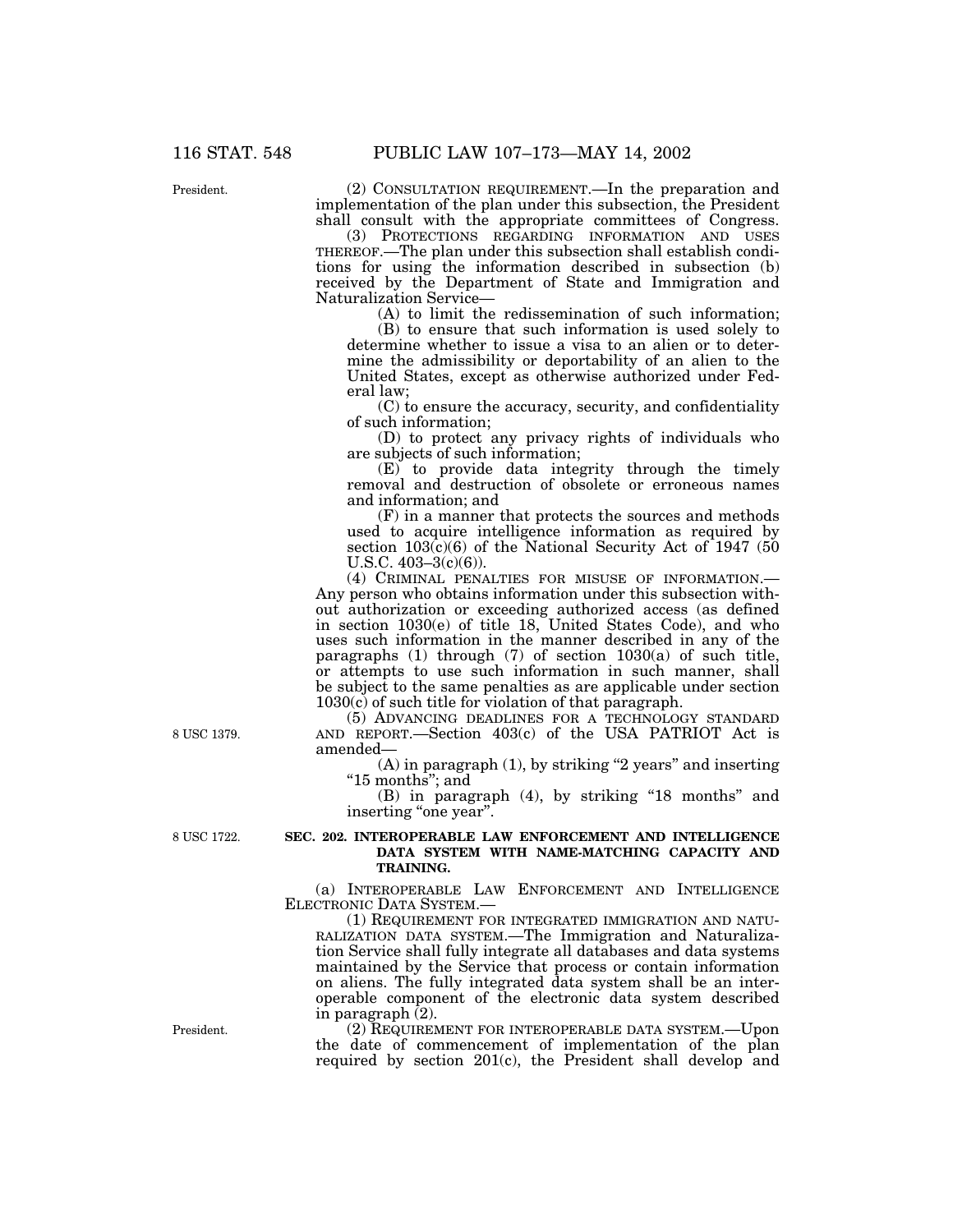implement an interoperable electronic data system to provide current and immediate access to information in databases of Federal law enforcement agencies and the intelligence community that is relevant to determine whether to issue a visa or to determine the admissibility or deportability of an alien (also known as the "Chimera system").

(3) CONSULTATION REQUIREMENT.—In the development and President. implementation of the data system under this subsection, the President shall consult with the Director of the National Institute of Standards and Technology (NIST) and any such other agency as may be deemed appropriate.

(4) TECHNOLOGY STANDARD.— (A) IN GENERAL.—The data system developed and implemented under this subsection, and the databases referred to in paragraph (2), shall utilize the technology standard established pursuant to section 403(c) of the USA PATRIOT Act, as amended by section  $201(c)(5)$  and subparagraph (B).

(B) CONFORMING AMENDMENT.—Section 403(c) of the USA PATRIOT Act, as amended by section  $201(c)(5)$ , is further amended—

(i) in paragraph (1), by inserting '', including appropriate biometric identifier standards,'' after ''technology standard''; and

 $(iii)$  in paragraph  $(2)$  —

(I) by striking ''INTEGRATED'' and inserting ''INTEROPERABLE''; and

(II) by striking ''integrated'' and inserting ''interoperable''.

(5) ACCESS TO INFORMATION IN DATA SYSTEM.—Subject to paragraph (6), information in the data system under this subsection shall be readily and easily accessible—

(A) to any consular officer responsible for the issuance of visas;

(B) to any Federal official responsible for determining an alien's admissibility to or deportability from the United States; and

(C) to any Federal law enforcement or intelligence officer determined by regulation to be responsible for the investigation or identification of aliens.

(6) LIMITATION ON ACCESS.—The President shall, in accordance with applicable Federal laws, establish procedures to restrict access to intelligence information in the data system under this subsection, and the databases referred to in paragraph (2), under circumstances in which such information is not to be disclosed directly to Government officials under paragraph (5).

(b) NAME-SEARCH CAPACITY AND SUPPORT.—

(1) IN GENERAL.—The interoperable electronic data system required by subsection (a) shall—

(A) have the capacity to compensate for disparate name formats among the different databases referred to in subsection (a);

(B) be searchable on a linguistically sensitive basis; (C) provide adequate user support;

(D) to the extent practicable, utilize commercially avail-

able technology; and

President. Procedures.

8 USC 1379.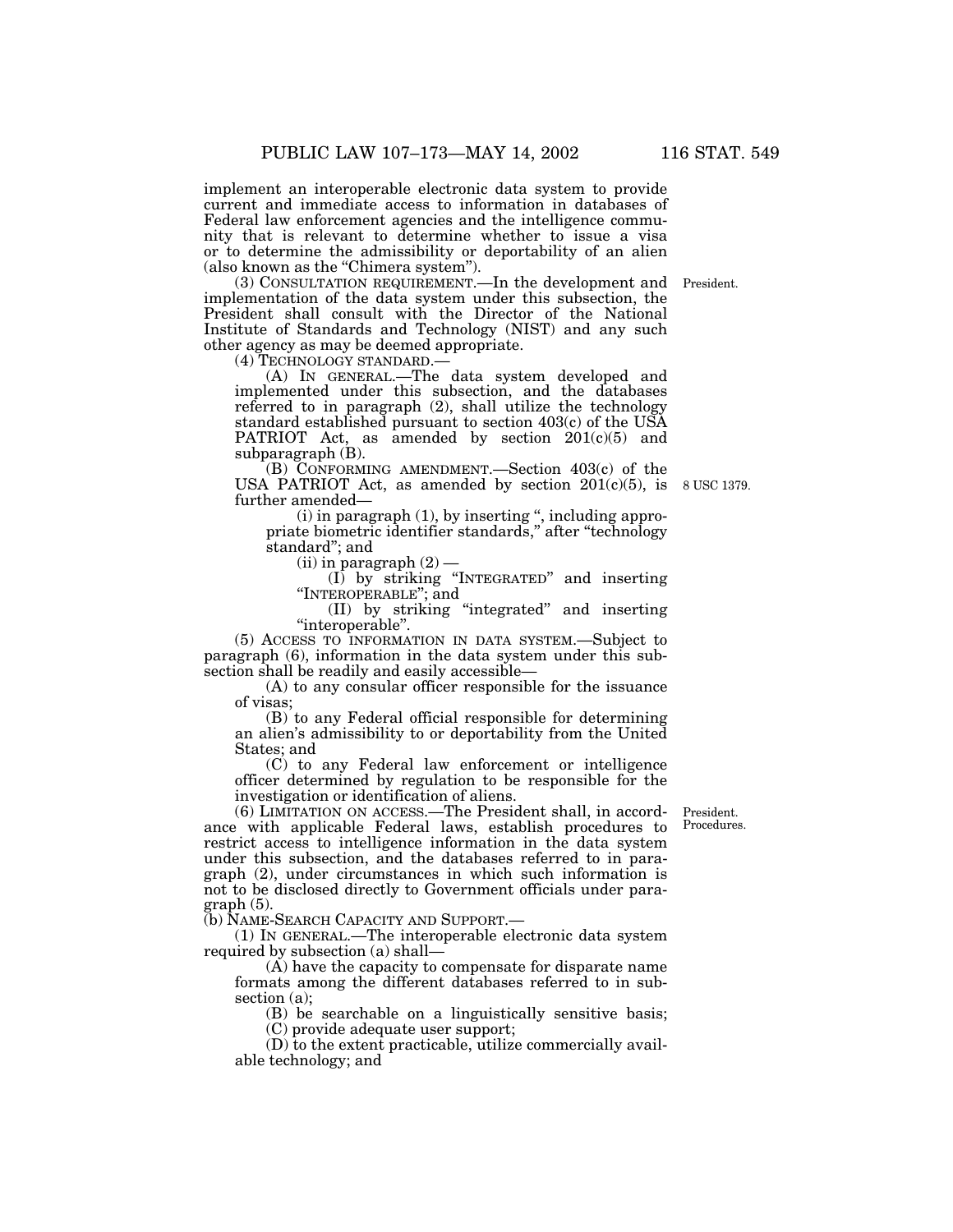(E) be adjusted and improved, based upon experience with the databases and improvements in the underlying technologies and sciences, on a continuing basis.

(2) LINGUISTICALLY SENSITIVE SEARCHES.— (A) IN GENERAL.—To satisfy the requirement of paragraph  $(1)(B)$ , the interoperable electronic database shall be searchable based on linguistically sensitive algorithms

(i) account for variations in name formats and transliterations, including varied spellings and varied separation or combination of name elements, within a particular language; and

(ii) incorporate advanced linguistic, mathematical, statistical, and anthropological research and methods. (B) LANGUAGES REQUIRED.— (i) PRIORITY LANGUAGES.—Linguistically sensitive

algorithms shall be developed and implemented for no fewer than 4 languages designated as high priorities by the Secretary of State, after consultation with the Attorney General and the Director of Central Intelligence.

(ii) IMPLEMENTATION SCHEDULE.—Of the 4 linguistically sensitive algorithms required to be developed and implemented under clause (i)—

(I) the highest priority language algorithms shall be implemented within 18 months after the date of enactment of this Act; and

(II) an additional language algorithm shall be implemented each succeeding year for the next three years.

(3) ADEQUATE USER SUPPORT.—The Secretary of State and the Attorney General shall jointly prescribe procedures to ensure that consular and immigration officers can, as required, obtain assistance in resolving identity and other questions that may arise about the names of aliens seeking visas or admission to the United States that may be subject to variations in format, transliteration, or other similar phenomenon.

(4) INTERIM REPORTS.—Six months after the date of enactment of this Act, the President shall submit a report to the appropriate committees of Congress on the progress in implementing each requirement of this section.

(5) REPORTS BY INTELLIGENCE AGENCIES.—

(A) CURRENT STANDARDS.—Not later than 60 days after the date of enactment of this Act, the Director of Central Intelligence shall complete the survey and issue the report previously required by section 309(a) of the Intelligence Authorization Act for Fiscal Year 1998 (50 U.S.C. 403– 3 note).

(B) GUIDELINES.—Not later than 120 days after the date of enactment of this Act, the Director of Central Intelligence shall issue the guidelines and submit the copy of those guidelines previously required by section 309(b) of the Intelligence Authorization Act for Fiscal Year 1998 (50 U.S.C. 403–3 note).

(6) AUTHORIZATION OF APPROPRIATIONS.—There are authorized to be appropriated such sums as are necessary to carry out the provisions of this subsection.

Procedures.

Deadline. President.

Deadlines.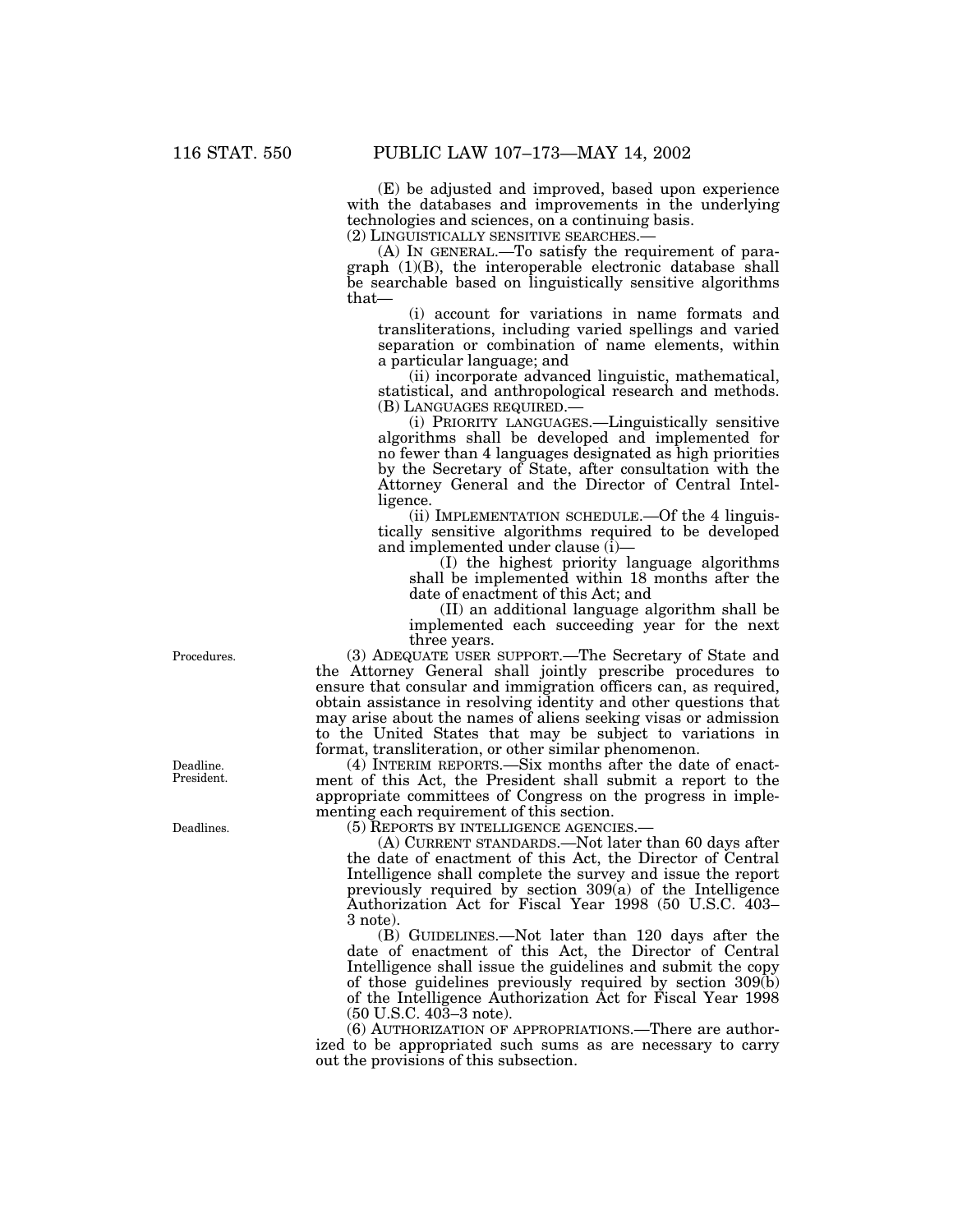## **SEC. 203. COMMISSION ON INTEROPERABLE DATA SHARING.**

(a) ESTABLISHMENT.—Not later than one year after the date of enactment of the USA PATRIOT Act, the President shall establish a Commission on Interoperable Data Sharing (in this section referred to as the "Commission"). The purposes of the Commission shall be to—

(1) monitor the protections described in section  $201(c)(3)$ ;

(2) provide oversight of the interoperable electronic data system described in section 202; and

(3) report to Congress annually on the Commission's Reports. findings and recommendations.

(b) COMPOSITION.—The Commission shall consist of nine mem-President. bers, who shall be appointed by the President, as follows:

(1) One member, who shall serve as Chair of the Commission.

(2) Eight members, who shall be appointed from a list of nominees jointly provided by the Speaker of the House of Representatives, the Minority Leader of the House of Representatives, the Majority Leader of the Senate, and the Minority Leader of the Senate.

(c) CONSIDERATIONS.—The Commission shall consider recommendations regarding the following issues:

(1) Adequate protection of privacy concerns inherent in the design, implementation, or operation of the interoperable electronic data system.

(2) Timely adoption of security innovations, consistent with generally accepted security standards, to protect the integrity and confidentiality of information to prevent the risks of accidental or unauthorized loss, access, destruction, use modification, or disclosure of information.

(3) The adequacy of mechanisms to permit the timely correction of errors in data maintained by the interoperable data system.

(4) Other protections against unauthorized use of data to guard against the misuse of the interoperable data system or the data maintained by the system, including recommendations for modifications to existing laws and regulations to sanction misuse of the system.

(d) AUTHORIZATION OF APPROPRIATIONS.—There are authorized to be appropriated to the Commission such sums as may be necessary to carry out this section.

### **SEC. 204. PERSONNEL MANAGEMENT AUTHORITIES FOR POSITIONS** 8 USC 1724. **INVOLVED IN THE DEVELOPMENT AND IMPLEMENTA-TION OF THE INTEROPERABLE ELECTRONIC DATA SYSTEM (''CHIMERA SYSTEM'').**

(a) IN GENERAL.—Notwithstanding any other provision of law relating to position classification or employee pay or performance, the Attorney General may hire and fix the compensation of necessary scientific, technical, engineering, and other analytical personnel for the purpose of the development and implementation of the interoperable electronic data system described in section  $202(a)(2)$  (also known as the "Chimera system").

(b) LIMITATION ON RATE OF PAY.—Except as otherwise provided by law, no employee compensated under subsection (a) may be paid at a rate in excess of the rate payable for a position at level III of the Executive Schedule.

Deadlines. President. 8 USC 1723.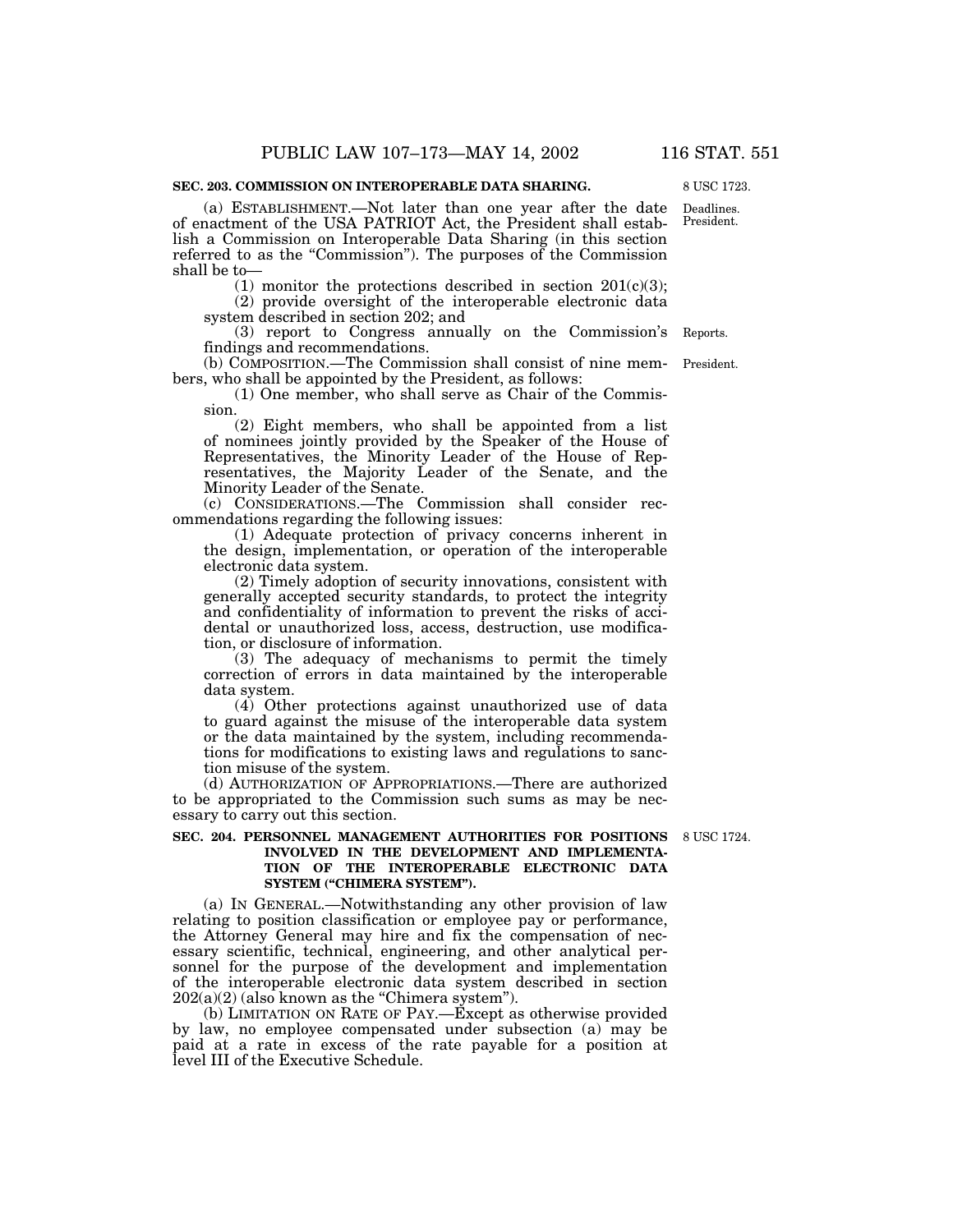(c) LIMITATION ON TOTAL CALENDAR YEAR PAYMENTS.—Total payments to employees under any system established under this section shall be subject to the limitation on payments to employees under section 5307 of title 5, United States Code.

(d) OPERATING PLAN.—Not later than 90 days after the date of enactment of this Act, the Attorney General shall submit to the Committee on Appropriations, the Committee on the Judiciary, the Select Committee on Intelligence, and the Committee on Foreign Relations of the Senate and the Committee on Appropriations, the Committee on the Judiciary, the Permanent Select Committee on Intelligence, and the Committee on International Relations of the House of Representatives an operating plan—

(1) describing the Attorney General's intended use of the authority under this section; and

(2) identifying any provisions of title 5, United States Code, being waived for purposes of the development and implementation of the Chimera system.

(e) TERMINATION DATE.—The authority of this section shall terminate upon the implementation of the Chimera system.

# **TITLE III—VISA ISSUANCE**

## **SEC. 301. ELECTRONIC PROVISION OF VISA FILES.**

Section 221(a) of the Immigration and Nationality Act (8 U.S.C.  $1201(a)$ ) is amended-

(1) by redesignating paragraphs (1) and (2) as subparagraphs  $(A)$  and  $(B)$ , respectively;

(2) by inserting " $(1)$ " immediately after " $(a)$ "; and

(3) by adding at the end the following:

''(2) The Secretary of State shall provide to the Service an electronic version of the visa file of each alien who has been issued a visa to ensure that the data in that visa file is available to immigration inspectors at the United States ports of entry before the arrival of the alien at such a port of entry.''.

8 USC 1731.

### **SEC. 302. IMPLEMENTATION OF AN INTEGRATED ENTRY AND EXIT DATA SYSTEM.**

(a) DEVELOPMENT OF SYSTEM.—In developing the integrated entry and exit data system for the ports of entry, as required by the Immigration and Naturalization Service Data Management Improvement Act of 2000 (Public Law 106–215), the Attorney General and the Secretary of State shall—

(1) implement, fund, and use a technology standard under section 403(c) of the USA PATRIOT Act (as amended by sections  $201(c)(5)$  and  $202(a)(4)(B)$  at United States ports of entry and at consular posts abroad;

(2) establish a database containing the arrival and departure data from machine-readable visas, passports, and other travel and entry documents possessed by aliens; and

(3) make interoperable all security databases relevant to making determinations of admissibility under section 212 of the Immigration and Nationality Act (8 U.S.C. 1182).

(b) IMPLEMENTATION.—In implementing the provisions of subsection (a), the Immigration and Naturalization Service and the Department of State shall—

Deadline.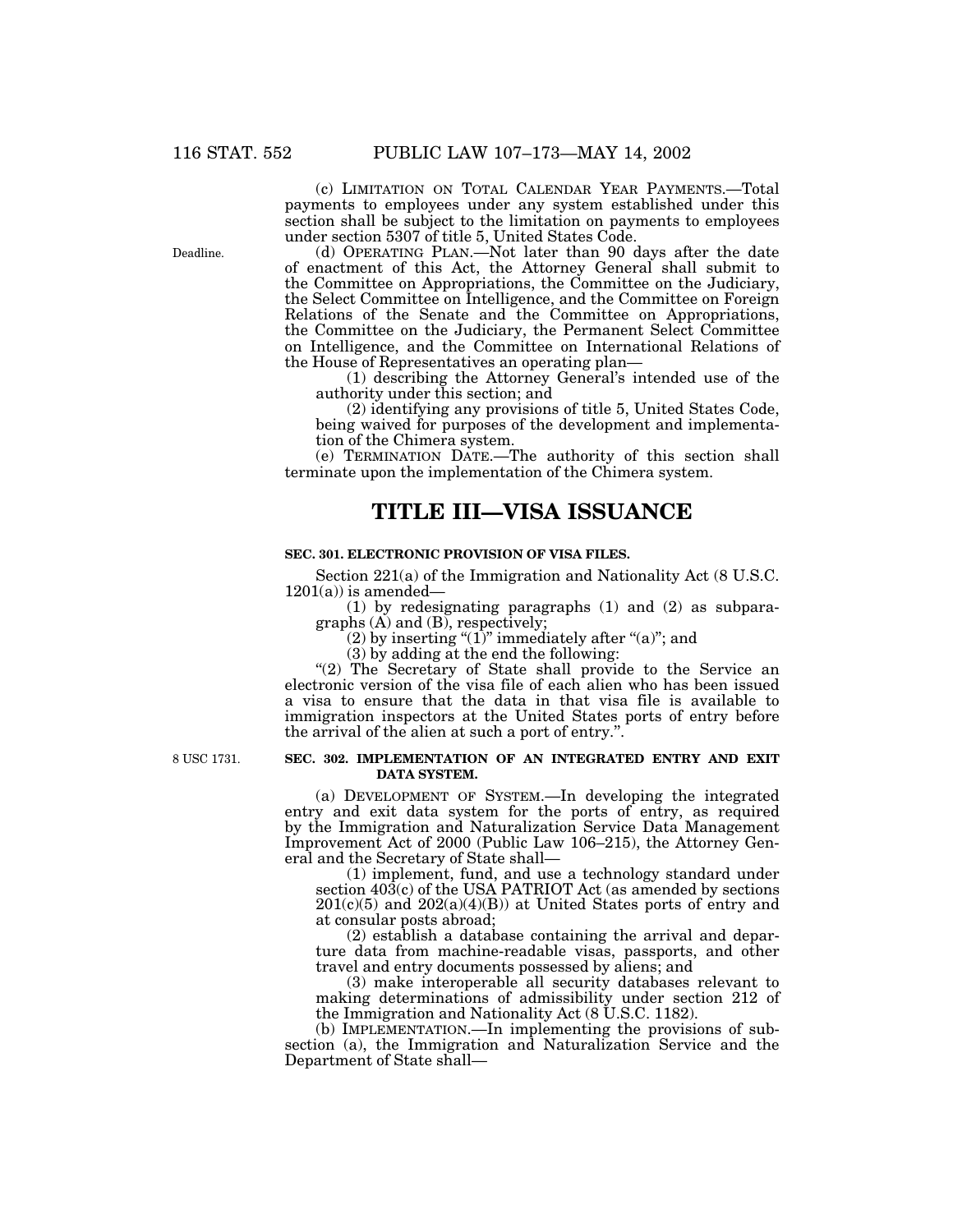(1) utilize technologies that facilitate the lawful and efficient cross-border movement of commerce and persons without compromising the safety and security of the United States; and

(2) consider implementing the North American National Security Program described in section 401.

#### **SEC. 303. MACHINE-READABLE, TAMPER-RESISTANT ENTRY AND EXIT DOCUMENTS.**

(a) REPORT.—

(1) IN GENERAL.—Not later than 180 days after the date of enactment of this Act, the Attorney General, the Secretary of State, and the National Institute of Standards and Technology (NIST), acting jointly, shall submit to the appropriate committees of Congress a comprehensive report assessing the actions that will be necessary, and the considerations to be taken into account, to achieve fully, not later than October 26, 2004—

(A) implementation of the requirements of subsections (b) and (c); and

(B) deployment of the equipment and software to allow biometric comparison and authentication of the documents described in subsections (b) and (c).

(2) ESTIMATES.—In addition to the assessment required by paragraph (1), the report required by that paragraph shall include an estimate of the costs to be incurred, and the personnel, man-hours, and other support required, by the Department of Justice, the Department of State, and NIST to achieve the objectives of subparagraphs (A) and (B) of paragraph (1). (b) REQUIREMENTS.—

(1) IN GENERAL.—Not later than October 26, 2004, the Attorney General and the Secretary of State shall issue to aliens only machine-readable, tamper-resistant visas and other travel and entry documents that use biometric identifiers. The Attorney General and the Secretary of State shall jointly establish document authentication standards and biometric identifiers standards to be employed on such visas and other travel and entry documents from among those biometric identifiers recognized by domestic and international standards organizations.

(2) READERS AND SCANNERS AT PORTS OF ENTRY.—

(A) IN GENERAL.—Not later than October 26, 2004, the Attorney General, in consultation with the Secretary of State, shall install at all ports of entry of the United States equipment and software to allow biometric comparison and authentication of all United States visas and other travel and entry documents issued to aliens, and passports issued pursuant to subsection (c)(1).

(B) USE OF READERS AND SCANNERS.—The Attorney General, in consultation with the Secretary of State, shall utilize biometric data readers and scanners that—

(i) domestic and international standards organizations determine to be highly accurate when used to verify identity;

(ii) can read the biometric identifiers utilized under subsections  $(b)(1)$  and  $(c)(1)$ ; and

Standards.

Deadlines. 8 USC 1732.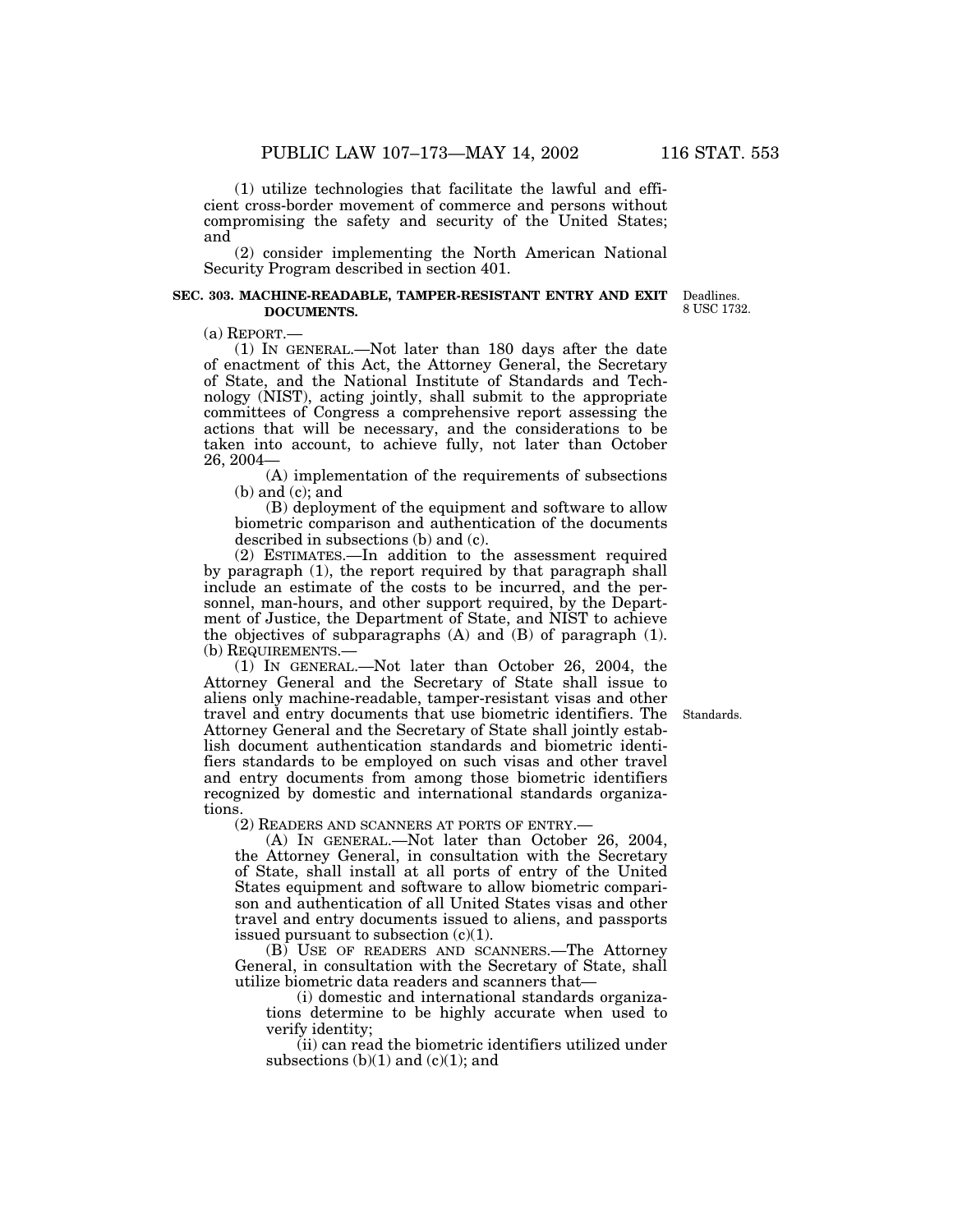(iii) can authenticate the document presented to verify identity.

(3) USE OF TECHNOLOGY STANDARD.—The systems employed to implement paragraphs (1) and (2) shall utilize the technology standard established pursuant to section 403(c) of the USA PATRIOT Act, as amended by section  $201(c)(5)$  and  $202(a)(4)(B)$ .<br>(c) TECHNOLOGY STANDARD FOR VISA WAIVER PARTICIPANTS.—

(1) CERTIFICATION REQUIREMENT.—Not later than October 26, 2004, the government of each country that is designated to participate in the visa waiver program established under section 217 of the Immigration and Nationality Act shall certify, as a condition for designation or continuation of that designation, that it has a program to issue to its nationals machinereadable passports that are tamper-resistant and incorporate biometric and document authentication identifiers that comply with applicable biometric and document identifying standards established by the International Civil Aviation Organization. This paragraph shall not be construed to rescind the requirement of section  $217(a)(3)$  of the Immigration and Nationality Act.

(2) USE OF TECHNOLOGY STANDARD.—On and after October 26, 2004, any alien applying for admission under the visa waiver program under section 217 of the Immigration and Nationality Act shall present a passport that meets the requirements of paragraph (1) unless the alien's passport was issued prior to that date.

(d) AUTHORIZATION OF APPROPRIATIONS.—There are authorized to be appropriated such sums as may be necessary to carry out this section, including reimbursement to international and domestic standards organizations.

8 USC 1733.

#### **SEC. 304. TERRORIST LOOKOUT COMMITTEES.**

(a) ESTABLISHMENT.—The Secretary of State shall require a terrorist lookout committee to be maintained within each United States mission to a foreign country.

(b) PURPOSE.—The purpose of each committee established under subsection (a) shall be—

(1) to utilize the cooperative resources of all elements of the United States mission in the country in which the consular post is located to identify known or potential terrorists and to develop information on those individuals;

(2) to ensure that such information is routinely and consistently brought to the attention of appropriate United States officials for use in administering the immigration laws of the United States; and

(3) to ensure that the names of known and suspected terrorists are entered into the appropriate lookout databases. (c) COMPOSITION; CHAIR.—The Secretary shall establish rules governing the composition of such committees.

(d) MEETINGS.—Each committee established under subsection (a) shall meet at least monthly to share information pertaining to the committee's purpose as described in subsection (b)(2).

(e) PERIODIC REPORTS TO THE SECRETARY OF STATE.—Each committee established under subsection (a) shall submit monthly reports to the Secretary of State describing the committee's activities, whether or not information on known or suspected terrorists was developed during the month.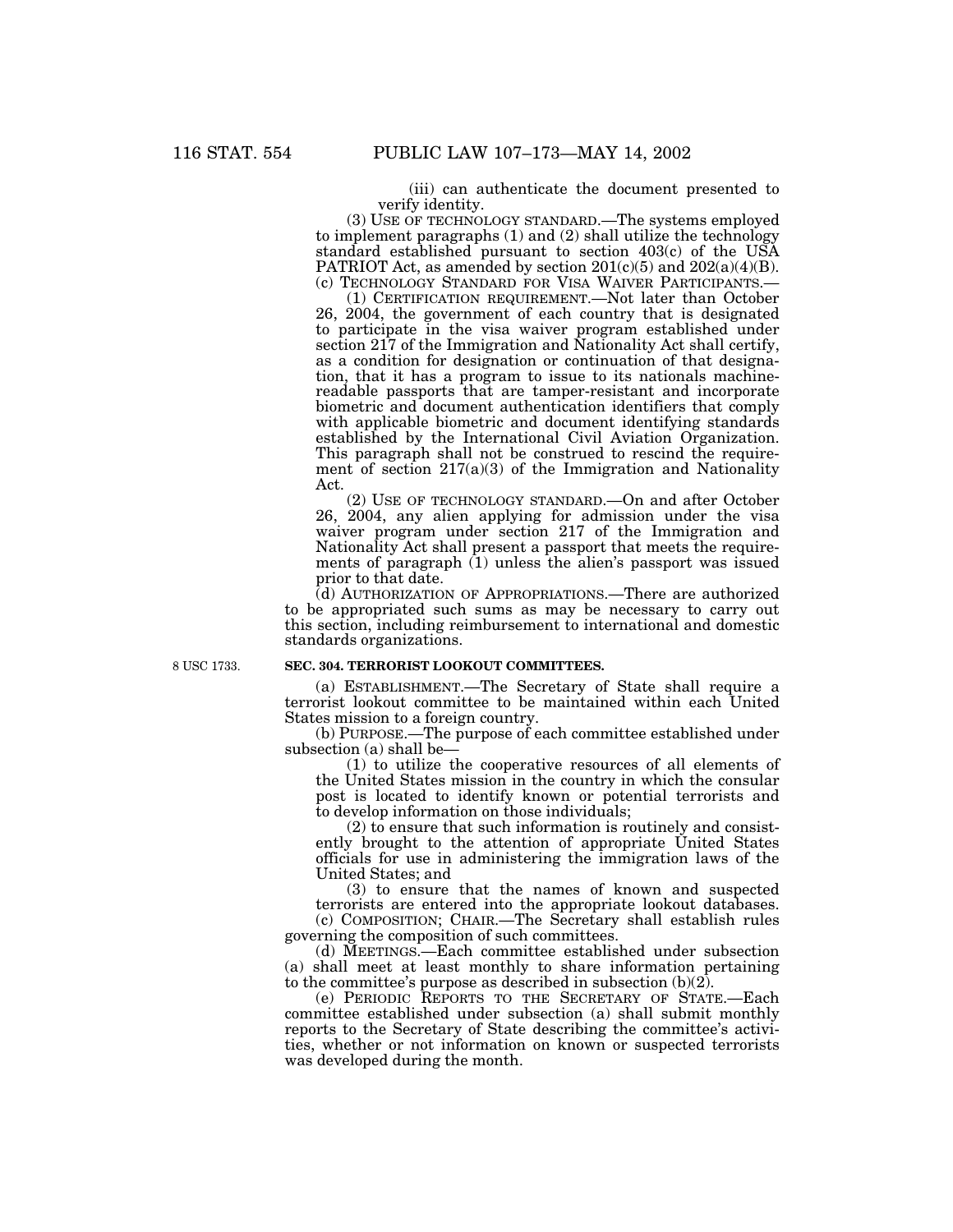(f) REPORTS TO CONGRESS.—The Secretary of State shall submit a report on a quarterly basis to the appropriate committees of Congress on the status of the committees established under subsection (a).

(g) AUTHORIZATION OF APPROPRIATIONS.—There are authorized to be appropriated such sums as may be necessary to implement this section.

#### **SEC. 305. IMPROVED TRAINING FOR CONSULAR OFFICERS.**

(a) TRAINING.—The Secretary of State shall require that all consular officers responsible for adjudicating visa applications, before undertaking to perform consular responsibilities, receive specialized training in the effective screening of visa applicants who pose a potential threat to the safety or security of the United States. Such officers shall be specially and extensively trained in the identification of aliens inadmissible under section  $212(a)(3)$ (A) and (B) of the Immigration and Nationality Act, interagency and international intelligence sharing regarding terrorists and terrorism, and cultural-sensitivity toward visa applicants.

(b) USE OF FOREIGN INTELLIGENCE INFORMATION.—As an ongoing component of the training required in subsection (a), the Secretary of State shall coordinate with the Assistant to the President for Homeland Security, Federal law enforcement agencies, and the intelligence community to compile and disseminate to the Bureau of Consular Affairs reports, bulletins, updates, and other current unclassified information relevant to terrorists and terrorism and to screening visa applicants who pose a potential threat to the safety or security of the United States.

(c) AUTHORIZATION OF APPROPRIATIONS.—There are authorized to be appropriated such sums as may be necessary to implement this section.

#### **SEC. 306. RESTRICTION ON ISSUANCE OF VISAS TO NONIMMIGRANTS** 8 USC 1735. **FROM COUNTRIES THAT ARE STATE SPONSORS OF INTERNATIONAL TERRORISM.**

(a) IN GENERAL.—No nonimmigrant visa under section 101(a)(15) of the Immigration and Nationality Act (8 U.S.C.  $1101(a)(15)$  shall be issued to any alien from a country that is a state sponsor of international terrorism unless the Secretary of State determines, in consultation with the Attorney General and the heads of other appropriate United States agencies, that such alien does not pose a threat to the safety or national security of the United States. In making a determination under this subsection, the Secretary of State shall apply standards developed by the Secretary of State, in consultation with the Attorney General and the heads of other appropriate United States agencies, that are applicable to the nationals of such states.<br>(b) STATE SPONSOR OF INTERNATIONAL TERRORISM DEFINED.—

 $(1)$  In GENERAL.—In this section, the term "state sponsor of international terrorism'' means any country the government of which has been determined by the Secretary of State under any of the laws specified in paragraph (2) to have repeatedly provided support for acts of international terrorism.

(2) LAWS UNDER WHICH DETERMINATIONS WERE MADE.— The laws specified in this paragraph are the following:

 $(A)$  Section  $6(j)(1)(A)$  of the Export Administration Act of 1979 (or successor statute).

(B) Section 40(d) of the Arms Export Control Act.

Applicability.

8 USC 1734.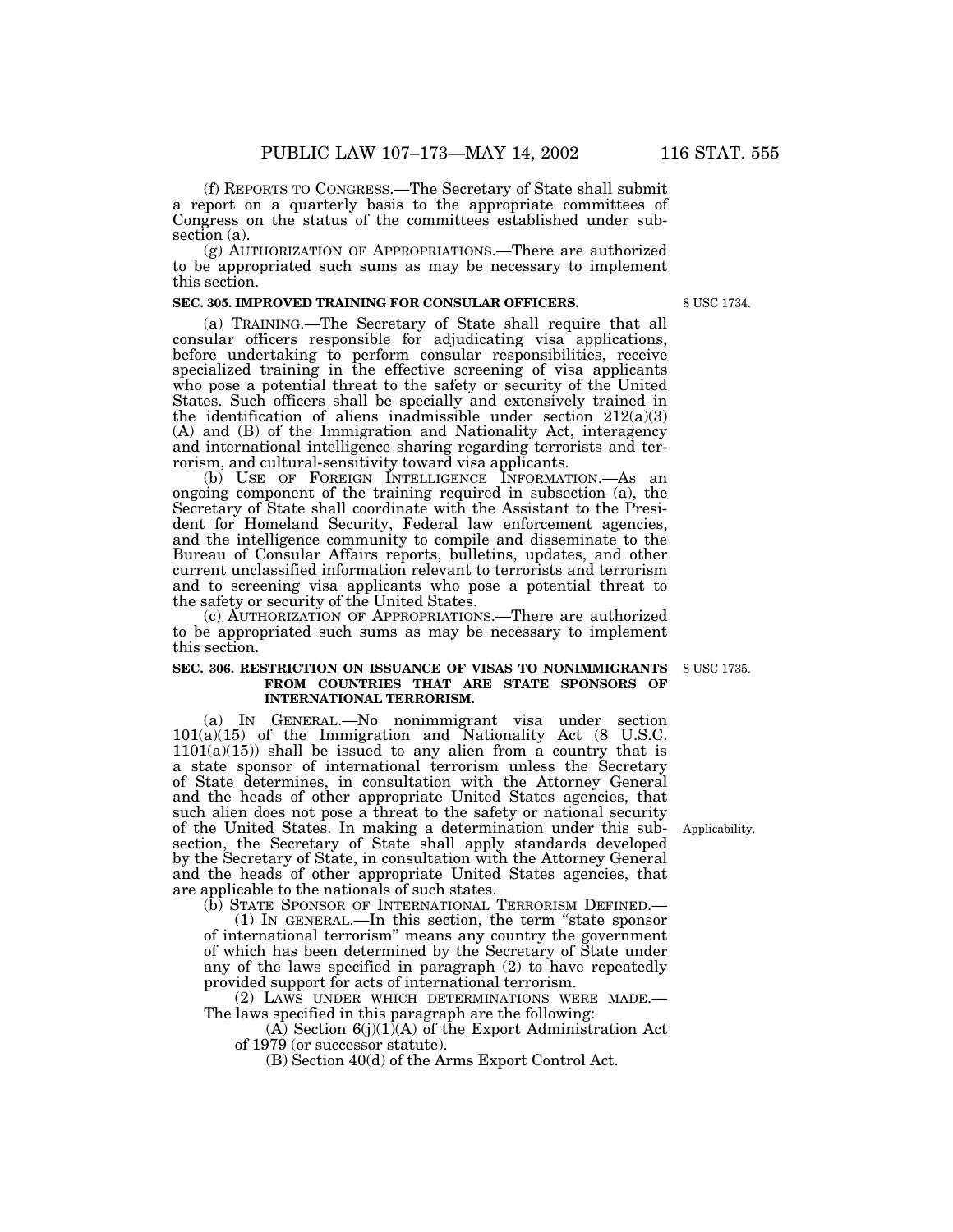(C) Section 620A(a) of the Foreign Assistance Act of 1961.

### **SEC. 307. DESIGNATION OF PROGRAM COUNTRIES UNDER THE VISA WAIVER PROGRAM.**

(a) REPORTING PASSPORT THEFTS.—Section 217 of the Immigration and Nationality Act (8 U.S.C. 1187) is amended—

(1) by adding at the end of subsection (c)(2) the following new subparagraph:

"(D) REPORTING PASSPORT THEFTS.—The government of the country certifies that it reports to the United States Government on a timely basis the theft of blank passports issued by that country.''; and

(2) in subsection  $(c)(5)(A)(i)$ , by striking "5 years" and inserting "2 years"; and

(3) by adding at the end of subsection (f) the following

 $\cdot$ (5) FAILURE TO REPORT PASSPORT THEFTS.—If the Attorney General and the Secretary of State jointly determine that the program country is not reporting the theft of blank passports, as required by subsection  $(c)(2)(\bar{D})$ , the Attorney General shall terminate the designation of the country as a program country.''.

(b) CHECK OF LOOKOUT DATABASES.—Prior to the admission of an alien under the visa waiver program established under section 217 of the Immigration and Nationality Act (8 U.S.C. 1187), the Immigration and Naturalization Service shall determine that the applicant for admission does not appear in any of the appropriate lookout databases available to immigration inspectors at the time the alien seeks admission to the United States.

## **SEC. 308. TRACKING SYSTEM FOR STOLEN PASSPORTS.**

(a) ENTERING STOLEN PASSPORT IDENTIFICATION NUMBERS IN THE INTEROPERABLE DATA SYSTEM.—

(1) IN GENERAL.—Beginning with implementation under section 202 of the law enforcement and intelligence data system, not later than 72 hours after receiving notification of the loss or theft of a United States or foreign passport, the Attorney General and the Secretary of State, as appropriate, shall enter into such system the corresponding identification number for the lost or stolen passport.

(2) ENTRY OF INFORMATION ON PREVIOUSLY LOST OR STOLEN PASSPORTS.—To the extent practicable, the Attorney General, in consultation with the Secretary of State, shall enter into such system the corresponding identification numbers for the United States and foreign passports lost or stolen prior to the implementation of such system.

(b) TRANSITION PERIOD.—Until such time as the law enforcement and intelligence data system described in section 202 is fully implemented, the Attorney General shall enter the data described in subsection (a) into an existing data system being used to determine the admissibility or deportability of aliens.

## **SEC. 309. IDENTIFICATION DOCUMENTS FOR CERTAIN NEWLY ADMITTED ALIENS.**

Not later than 180 days after the date of enactment of this Act, the Attorney General shall ensure that, immediately upon the arrival in the United States of an individual admitted under

8 USC 1736.

8 USC 1737.

Deadline.

8 USC 1738.

Deadline.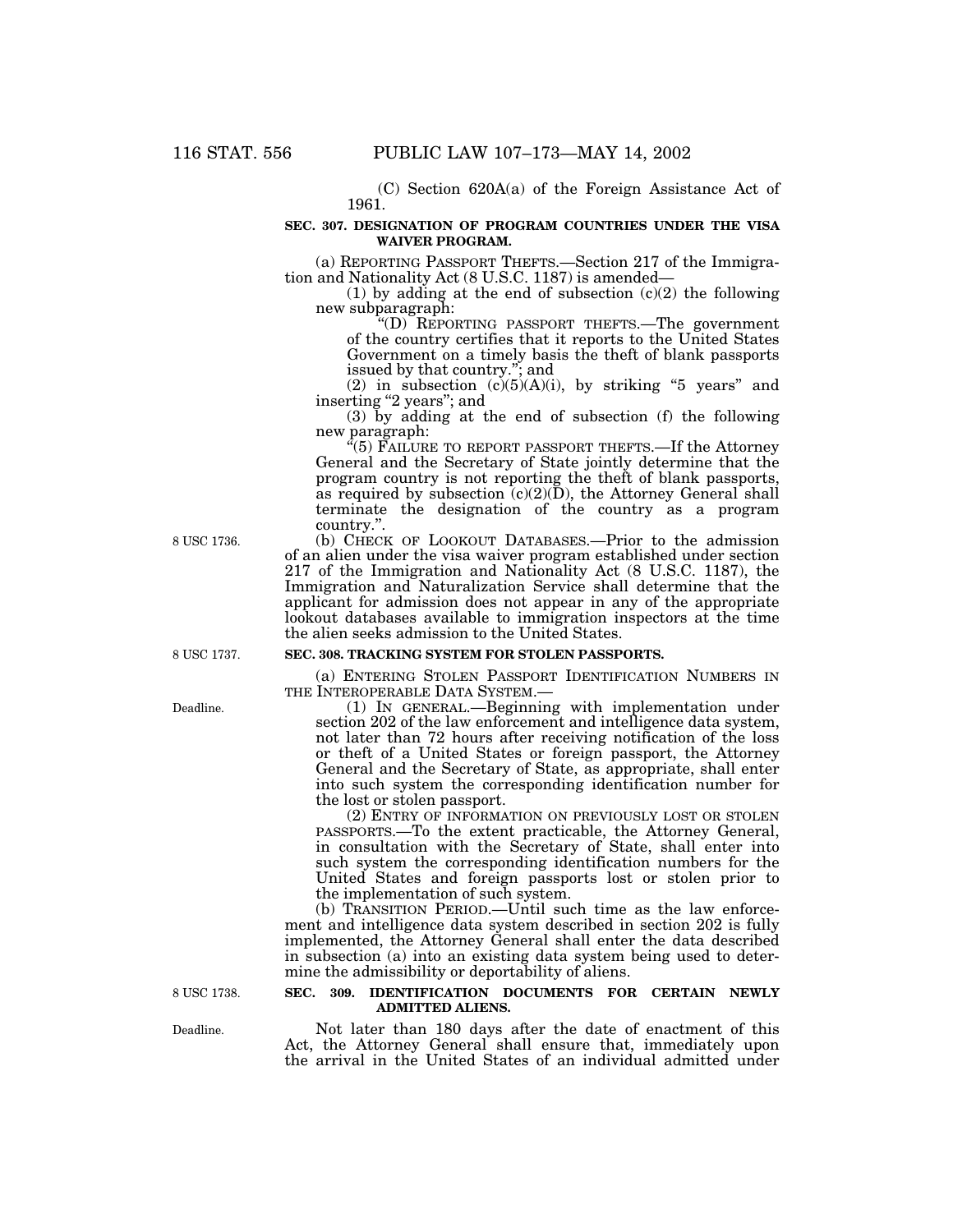section 207 of the Immigration and Nationality Act (8 U.S.C. 1157), or immediately upon an alien being granted asylum under section 208 of such Act (8 U.S.C. 1158), the alien will be issued an employment authorization document. Such document shall, at a minimum, contain the fingerprint and photograph of such alien.

# **TITLE IV—INSPECTION AND ADMISSION OF ALIENS**

## **SEC. 401. STUDY OF THE FEASIBILITY OF A NORTH AMERICAN NATIONAL SECURITY PROGRAM.**

(a) IN GENERAL.—The President shall conduct a study of the feasibility of establishing a North American National Security Program to enhance the mutual security and safety of the United States, Canada, and Mexico.

(b) STUDY ELEMENTS.—In conducting the study required by subsection (a), the President shall consider the following:

(1) PRECLEARANCE.—The feasibility of establishing a program enabling foreign national travelers to the United States to submit voluntarily to a preclearance procedure established by the Department of State and the Immigration and Naturalization Service to determine whether such travelers are admissible to the United States under section 212 of the Immigration and Nationality Act (8 U.S.C. 1182). Consideration shall be given to the feasibility of expanding the preclearance program to include the preclearance both of foreign nationals

traveling to Canada and foreign nationals traveling to Mexico. (2) PREINSPECTION.—The feasibility of expanding preinspection facilities at foreign airports as described in section 235A of the Immigration and Nationality Act (8 U.S.C. 1225). Consideration shall be given to the feasibility of expanding preinspections to foreign nationals on air flights destined for Canada and Mexico, and the cross training and funding of inspectors from Canada and Mexico.

(3) CONDITIONS.—A determination of the measures necessary to ensure that the conditions required by section  $235A(a)(5)$  of the Immigration and Nationality Act  $(8 \text{ U.S.C.})$  $1225a(a)(5)$  are satisfied, including consultation with experts recognized for their expertise regarding the conditions required by that section.

(c) REPORT.—Not later than 1 year after the date of enactment of this Act, the President shall submit to the appropriate committees of Congress a report setting forth the findings of the study conducted under subsection (a).

(d) AUTHORIZATION OF APPROPRIATIONS.—There are authorized to be appropriated such sums as may be necessary to carry out this section.

## **SEC. 402. PASSENGER MANIFESTS.**

(a) IN GENERAL.—Section 231 of the Immigration and Nationality Act (8 U.S.C. 1221(a)) is amended—

 $(1)$  by striking subsections  $(a)$ ,  $(b)$ ,  $(d)$ , and  $(e)$ ;

(2) by redesignating subsection (c) as subsection (j); and (3) by striking "SEC. 231." and inserting the following:

"SEC. 231. (a) ARRIVAL MANIFESTS.—For each commercial vessel or aircraft transporting any person to any seaport or airport of

President. Canada. Mexico. 8 USC 1751.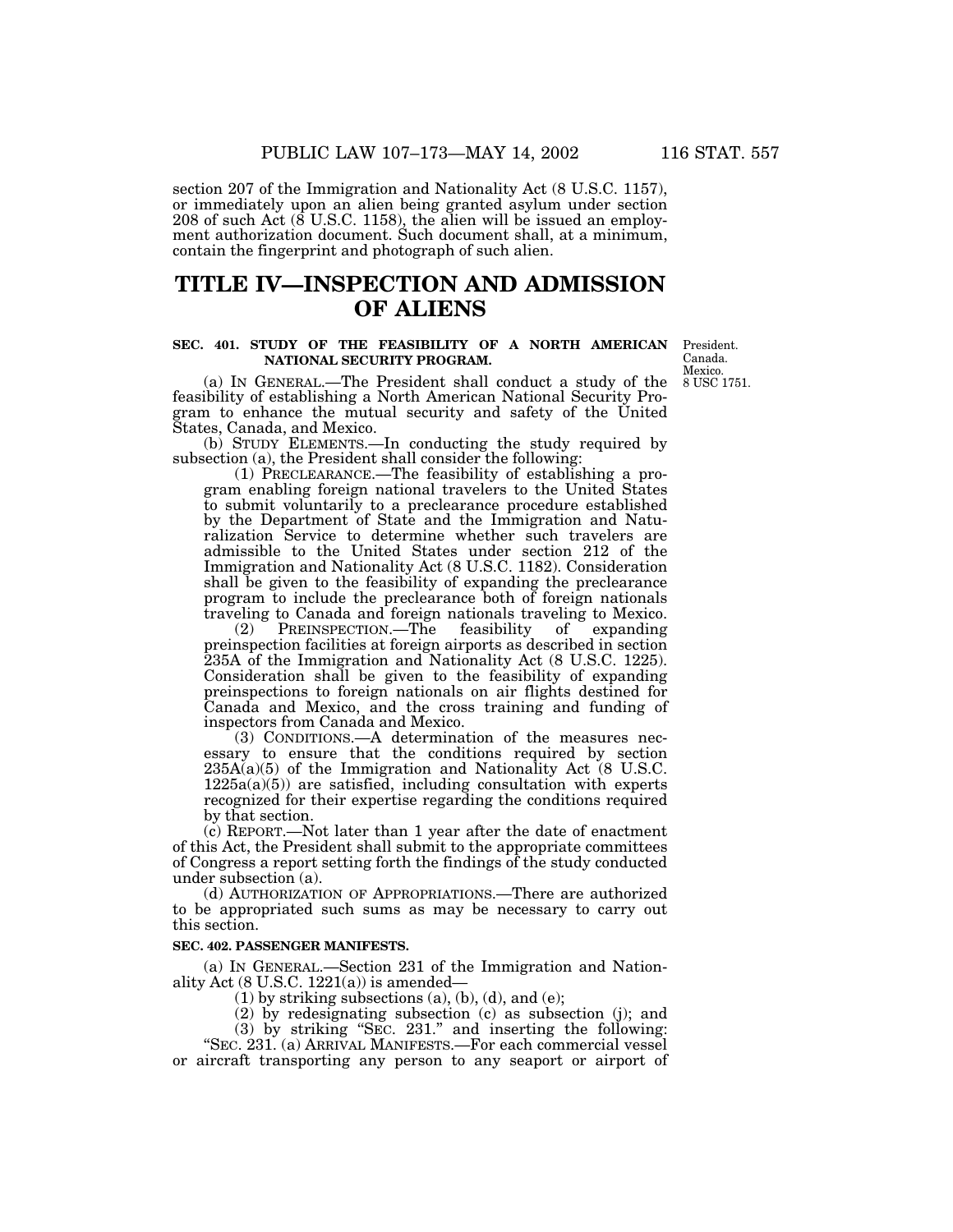the United States from any place outside the United States, it shall be the duty of an appropriate official specified in subsection (d) to provide to any United States border officer (as defined in subsection (i)) at that port manifest information about each passenger, crew member, and other occupant transported on such vessel or aircraft prior to arrival at that port.

''(b) DEPARTURE MANIFESTS.—For each commercial vessel or aircraft taking passengers on board at any seaport or airport of the United States, who are destined to any place outside the United States, it shall be the duty of an appropriate official specified in subsection (d) to provide any United States border officer (as defined in subsection (i)) before departure from such port manifest information about each passenger, crew member, and other occu-

"(c) CONTENTS OF MANIFEST.—The information to be provided with respect to each person listed on a manifest required to be provided under subsection (a) or (b) shall include— $''(1)$  complete name;

''(2) date of birth;

"(3) citizenship;

 $\widetilde{''(4)}$  sex;

''(5) passport number and country of issuance;

''(6) country of residence;

 $\sqrt{\gamma}$ ) United States visa number, date, and place of issuance, where applicable;

"(8) alien registration number, where applicable;

''(9) United States address while in the United States; and

''(10) such other information the Attorney General, in consultation with the Secretary of State, and the Secretary of Treasury determines as being necessary for the identification of the persons transported and for the enforcement of the immigration laws and to protect safety and national security.

''(d) APPROPRIATE OFFICIALS SPECIFIED.—An appropriate official specified in this subsection is the master or commanding officer, or authorized agent, owner, or consignee, of the commercial vessel or aircraft concerned.

'(e) DEADLINE FOR REQUIREMENT OF ELECTRONIC TRANSMISSION OF MANIFEST INFORMATION.—Not later than January 1, 2003, manifest information required to be provided under subsection (a) or (b) shall be transmitted electronically by the appropriate official specified in subsection (d) to an immigration officer.

''(f) PROHIBITION.—No operator of any private or public carrier that is under a duty to provide manifest information under this section shall be granted clearance papers until the appropriate official specified in subsection (d) has complied with the requirements of this subsection, except that, in the case of commercial vessels or aircraft that the Attorney General determines are making regular trips to the United States, the Attorney General may, when expedient, arrange for the provision of manifest information of persons departing the United States at a later date.

"(g) PENALTIES AGAINST NONCOMPLYING SHIPMENTS, AIRCRAFT, OR CARRIERS.—If it shall appear to the satisfaction of the Attorney General that an appropriate official specified in subsection (d), any public or private carrier, or the agent of any transportation line, as the case may be, has refused or failed to provide manifest information required by subsection (a) or (b), or that the manifest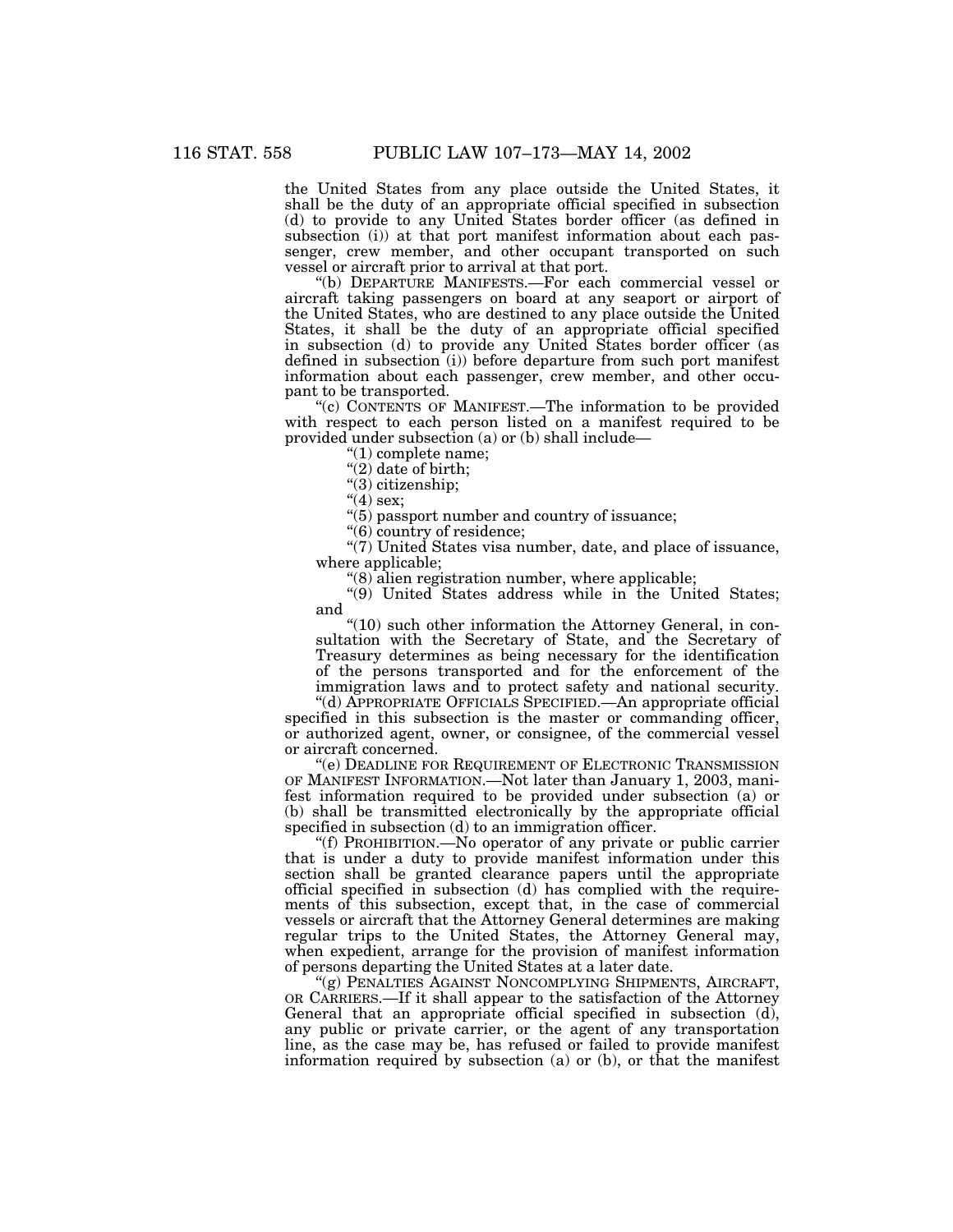information provided is not accurate and full based on information provided to the carrier, such official, carrier, or agent, as the case may be, shall pay to the Commissioner the sum of \$1,000 for each person with respect to whom such accurate and full manifest information is not provided, or with respect to whom the manifest information is not prepared as prescribed by this section or by regulations issued pursuant thereto. No commercial vessel or aircraft shall be granted clearance pending determination of the question of the liability to the payment of such penalty, or while it remains unpaid, and no such penalty shall be remitted or refunded, except that clearance may be granted prior to the determination of such question upon the deposit with the Commissioner of a bond or undertaking approved by the Attorney General or a sum sufficient to cover such penalty.

"(h) WAIVER.—The Attorney General may waive the requirements of subsection (a) or (b) upon such circumstances and conditions as the Attorney General may by regulation prescribe.

''(i) UNITED STATES BORDER OFFICER DEFINED.—In this section, the term 'United States border officer' means, with respect to a particular port of entry into the United States, any United States official who is performing duties at that port of entry.''.

(b) EXTENSION TO LAND CARRIERS.—

(1) STUDY.—The President shall conduct a study regarding the feasibility of extending the requirements of subsections (a) and (b) of section 231 of the Immigration and Nationality Act (8 U.S.C. 1221), as amended by subsection (a), to any commercial carrier transporting persons by land to or from the United States. The study shall focus on the manner in which such requirement would be implemented to enhance the national security of the United States and the efficient cross-border flow of commerce and persons.

(2) REPORT.—Not later than two years after the date of Deadline. enactment of this Act, the President shall submit to Congress a report setting forth the findings of the study conducted under paragraph (1).

(c) EFFECTIVE DATE.—The amendments made by subsection (a) shall apply with respect to persons arriving in, or departing from, the United States on or after the date of enactment of this Act.

#### **SEC. 403. TIME PERIOD FOR INSPECTIONS.**

(a) REPEAL OF TIME LIMITATION ON INSPECTIONS.—Section  $286(g)$  of the Immigration and Nationality Act (8 U.S.C. 1356 $(g)$ ) is amended by striking ", within forty-five minutes of their presentation for inspection,''.

(b) STAFFING LEVELS AT PORTS OF ENTRY.—The Immigration 8 USC 1752. and Naturalization Service shall staff ports of entry at such levels that would be adequate to meet traffic flow and inspection time objectives efficiently without compromising the safety and security of the United States. Estimated staffing levels under workforce models for the Immigration and Naturalization Service shall be based on the goal of providing immigration services described in section  $286(g)$  of such Act within 45 minutes of a passenger's presentation for inspection.

President. 8 USC 1221 note.

Applicability. 8 USC 1221 note.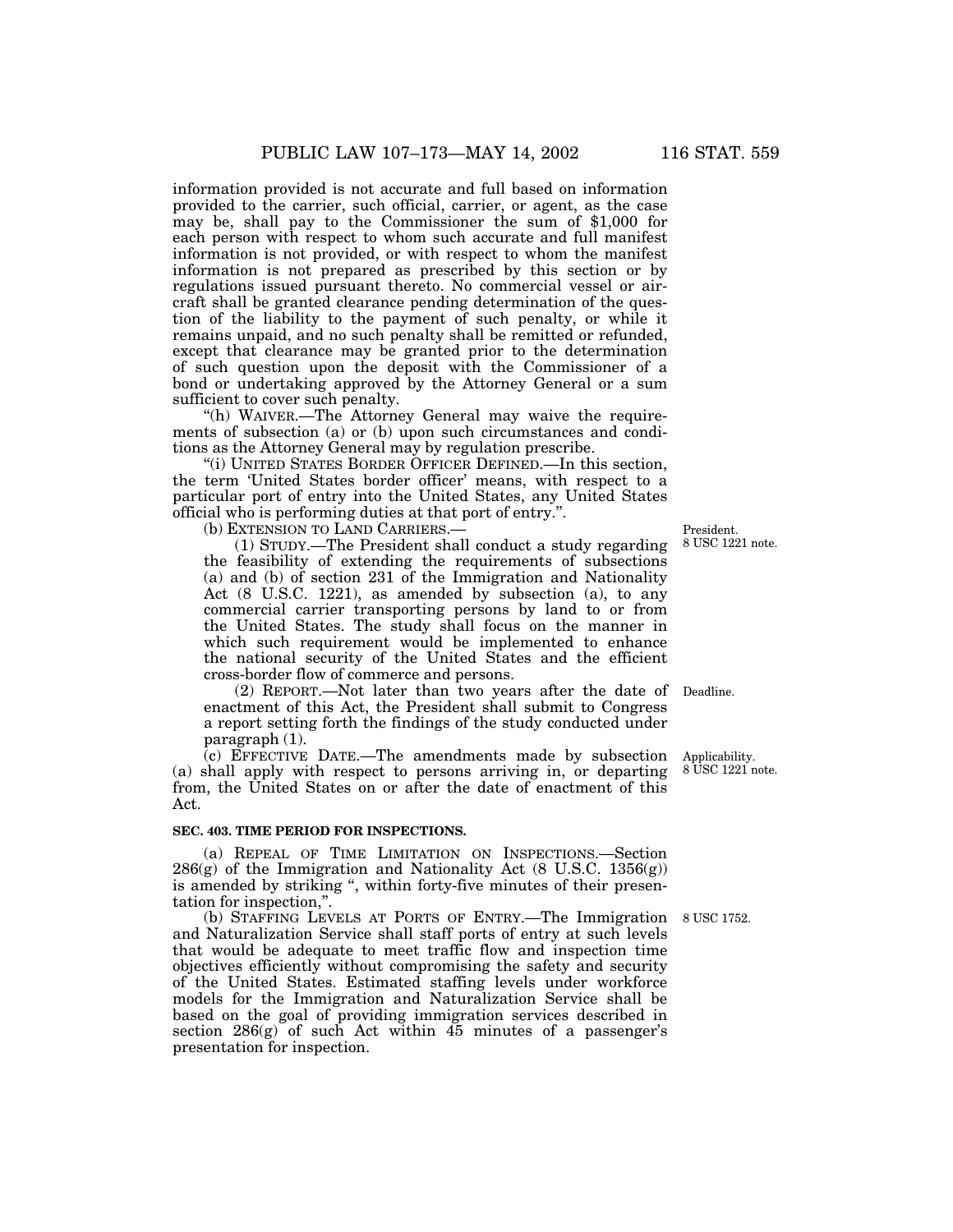8 USC 1753

### **SEC. 404. JOINT UNITED STATES-CANADA PROJECTS FOR ALTER-NATIVE INSPECTIONS SERVICES.**

(a) IN GENERAL.—United States border inspections agencies, including the Immigration and Naturalization Service, acting jointly and under an agreement of cooperation with the Government of Canada, may conduct joint United States-Canada inspections projects on the international border between the two countries. Each such project may provide alternative inspections services and shall undertake to harmonize the criteria for inspections applied by the two countries in implementing those projects.

(b) ANNUAL REPORT.—The Attorney General and the Secretary of the Treasury shall prepare and submit annually to Congress a report on the joint United States-Canada inspections projects conducted under subsection (a).

Federal Register, publication.

(c) EXEMPTION FROM ADMINISTRATIVE PROCEDURE ACT AND PAPERWORK REDUCTION ACT.—Subchapter II of chapter 5 of title 5, United States Code (commonly referred to as the ''Administrative Procedure Act'') and chapter 35 of title 44, United States Code (commonly referred to as the "Paperwork Reduction Act") shall not apply to fee setting for services and other administrative requirements relating to projects described in subsection (a), except that fees and forms established for such projects shall be published as a notice in the Federal Register.

# **TITLE V—FOREIGN STUDENTS AND EXCHANGE VISITORS**

8 USC 1761.

## **SEC. 501. FOREIGN STUDENT MONITORING PROGRAM.**

(a) STRENGTHENING REQUIREMENTS FOR IMPLEMENTATION OF MONITORING PROGRAM.—

(1) MONITORING AND VERIFICATION OF INFORMATION.—Section 641(a) of the Illegal Immigration Reform and Immigrant Responsibility Act of 1996 (8 U.S.C. 1372(a)) is amended by adding at the end the following:

''(3) ALIENS FOR WHOM A VISA IS REQUIRED.—The Attorney General, in consultation with the Secretary of State, shall establish an electronic means to monitor and verify—

''(A) the issuance of documentation of acceptance of a foreign student by an approved institution of higher education or other approved educational institution, or of an exchange visitor program participant by a designated exchange visitor program;

 $\mathrm{``(B)}$  the transmittal of the documentation referred to in subparagraph (A) to the Department of State for use by the Bureau of Consular Affairs;

 $(C)$  the issuance of a visa to a foreign student or an exchange visitor program participant;

''(D) the admission into the United States of the foreign student or exchange visitor program participant;

 $f(E)$  the notification to an approved institution of higher education, other approved educational institution, or exchange visitor program sponsor that the foreign student or exchange visitor participant has been admitted into the United States;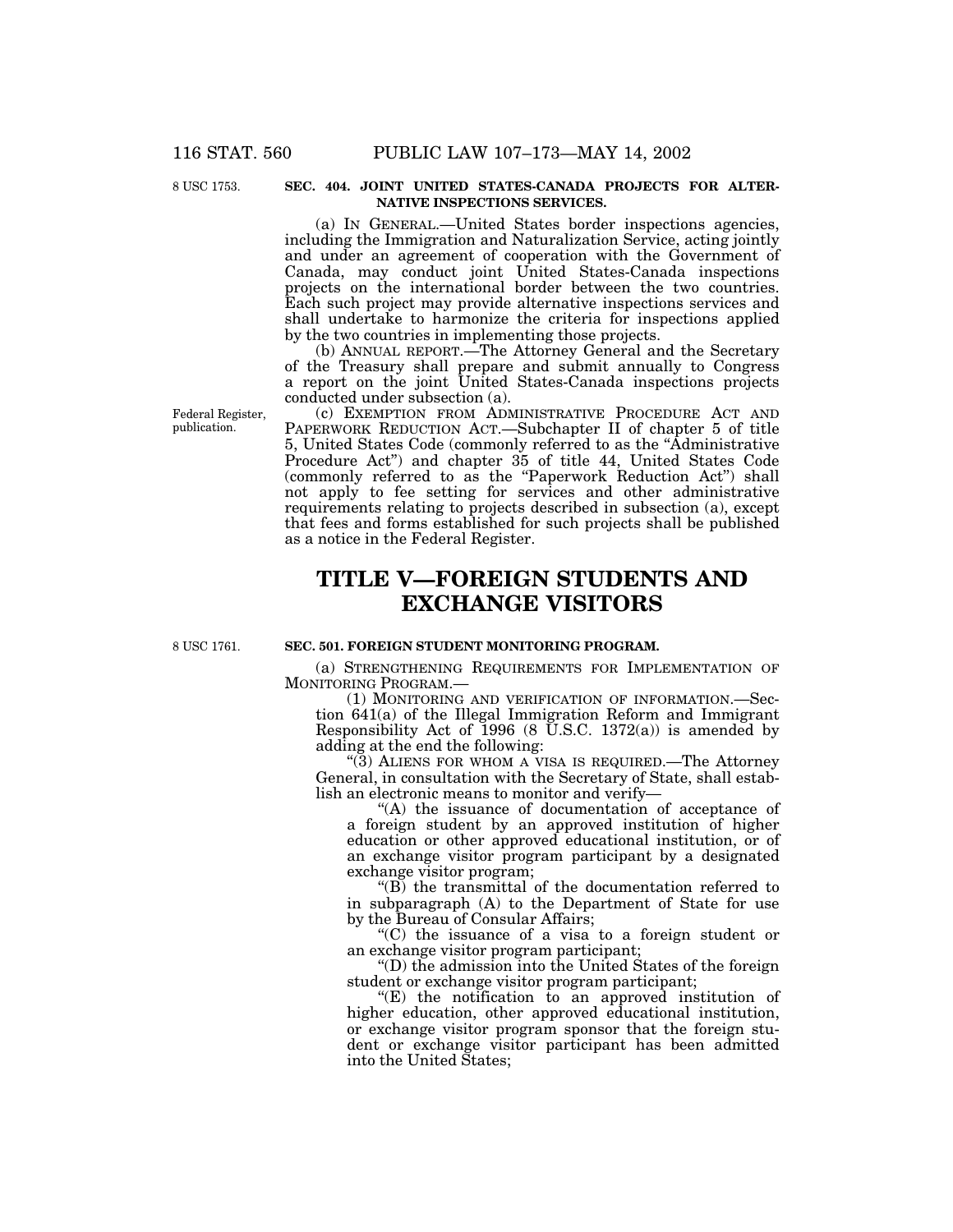$f(F)$  the registration and enrollment of that foreign student in such approved institution of higher education or other approved educational institution, or the participation of that exchange visitor in such designated exchange visitor program, as the case may be; and

 $(G)$  any other relevant act by the foreign student or exchange visitor program participant, including a changing of school or designated exchange visitor program and any termination of studies or participation in a designated exchange visitor program.

"(4) REPORTING REQUIREMENTS.—Not later than 30 days Deadline. after the deadline for registering for classes for an academic term of an approved institution of higher education or other approved educational institution for which documentation is issued for an alien as described in paragraph (3)(A), or the scheduled commencement of participation by an alien in a designated exchange visitor program, as the case may be, the institution or program, respectively, shall report to the Immigration and Naturalization Service any failure of the alien to enroll or to commence participation.''.

(2) ADDITIONAL REQUIREMENTS FOR DATA TO BE COL-LECTED.—Section  $641(c)(1)$  of the Illegal Immigration Reform and Immigrant Responsibility Act of  $1996$  (8 U.S.C.  $1372(c)(1)$ ) is amended—

(A) by striking "and" at the end of subparagraph  $(C)$ ;

(B) by striking the period at the end of subparagraph (D) and inserting ''; and''; and

(C) by adding at the end the following:

 $E(E)$  the date of entry and port of entry;

" $(F)$  the date of the alien's enrollment in an approved institution of higher education, other approved educational institution, or designated exchange visitor program in the United States;

''(G) the degree program, if applicable, and field of study; and

 $*(H)$  the date of the alien's termination of enrollment and the reason for such termination (including graduation, disciplinary action or other dismissal, and failure to reenroll).''.

(3) REPORTING REQUIREMENTS.—Section 641(c) of the Illegal Immigration Reform and Immigrant Responsibility Act of 1996  $(8 \text{ U.S.C. } 1372(c))$  is amended by adding at the end the following new paragraph:

Regulations.

<sup>7</sup>(5) REPORTING REQUIREMENTS.—The Attorney General shall prescribe by regulation reporting requirements by taking into account the curriculum calendar of the approved institution of higher education, other approved educational institution, or exchange visitor program.''.

(b) INFORMATION REQUIRED OF THE VISA APPLICANT.—Prior to the issuance of a visa under subparagraph (F), subparagraph (M), or, with respect to an alien seeking to attend an approved institution of higher education, subparagraph (J) of section 101(a)(15) of the Immigration and Nationality Act (8 U.S.C.  $1101(a)(15)$ , each alien applying for such visa shall provide to a consular officer the following information:

(1) The alien's address in the country of origin.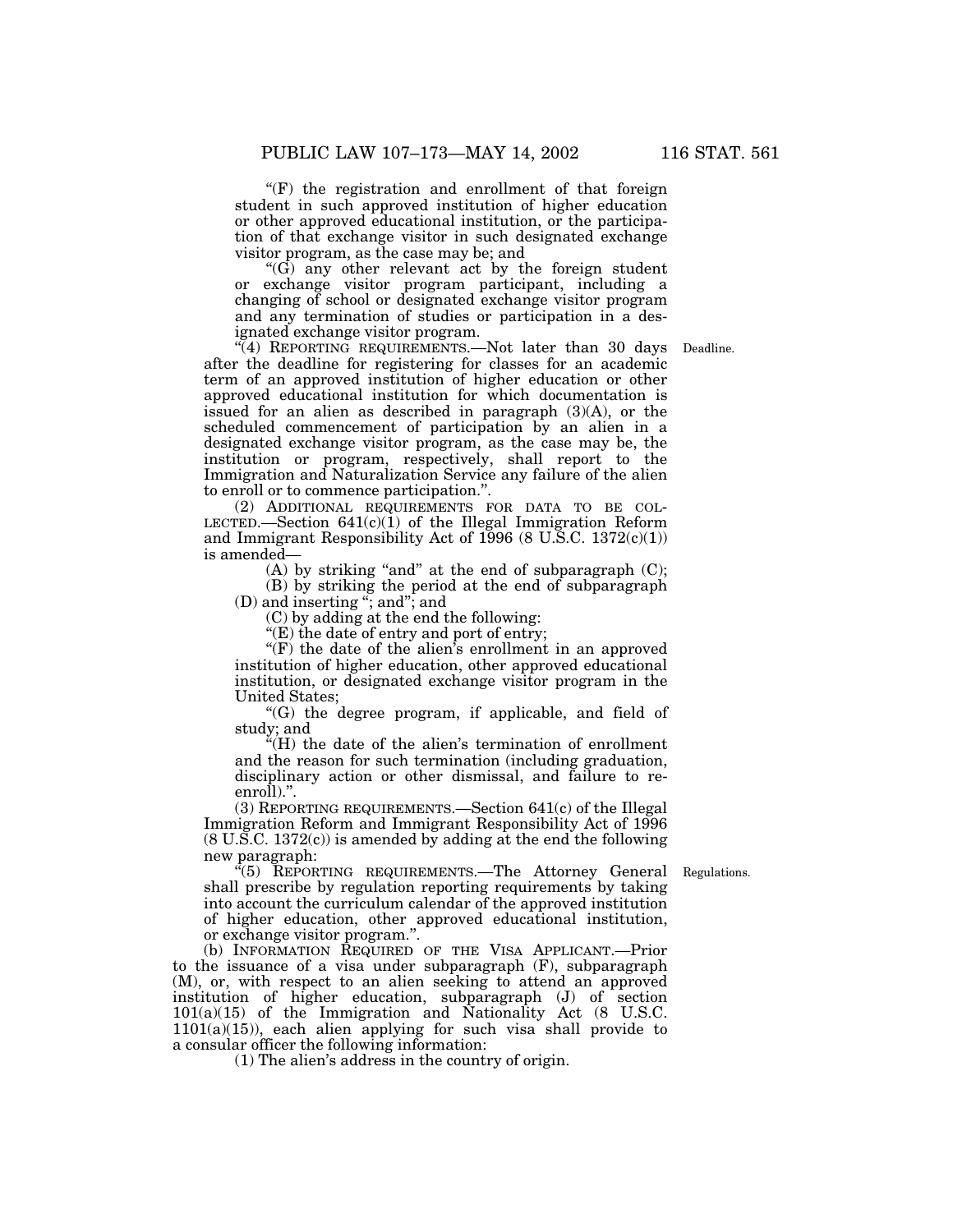(2) The names and addresses of the alien's spouse, children, parents, and siblings.

(3) The names of contacts of the alien in the alien's country of residence who could verify information about the alien.

(4) Previous work history, if any, including the names and addresses of employers.<br>(c) TRANSITIONAL PROGRAM.

(1) IN GENERAL.—Not later than  $120$  days after the date of enactment of this Act and until such time as the system described in section 641 of the Illegal Immigration Reform and Immigrant Responsibility Act (as amended by subsection (a)) is fully implemented, the following requirements shall apply:

(A) RESTRICTIONS ON ISSUANCE OF VISAS.—A visa may not be issued to an alien under subparagraph (F), subparagraph (M), or, with respect to an alien seeking to attend an approved institution of higher education, subparagraph (J) of section 101(a)(15) of the Immigration and Nationality Act (8 U.S.C. 1101(a)(15)), unless— Act (8 U.S.C. 1101(a)(15)), unless—<br>(i) the Department of State has received from an

approved institution of higher education or other approved educational institution electronic evidence of documentation of the alien's acceptance at that institution; and

(ii) the consular officer has adequately reviewed the applicant's visa record.

(B) NOTIFICATION UPON VISA ISSUANCE.—Upon the issuance of a visa under section  $101(a)(15)$  (F) or (M) of the Immigration and Nationality Act (8 U.S.C. the Immigration and Nationality  $1101(a)(15)(F)$  or  $(M)$ ) to an alien, the Secretary of State shall transmit to the Immigration and Naturalization Service a notification of the issuance of that visa.

(C) NOTIFICATION UPON ADMISSION OF ALIEN.—The Immigration and Naturalization Service shall notify the approved institution of higher education or other approved educational institution that an alien accepted for such institution or program has been admitted to the United States.

(D) NOTIFICATION OF FAILURE OF ENROLLMENT.—Not later than 30 days after the deadline for registering for classes for an academic term, the approved institution of higher education or other approved educational institution shall inform the Immigration and Naturalization Service through data-sharing arrangements of any failure of any alien described in subparagraph (C) to enroll or to commence participation.

(2) REQUIREMENT TO SUBMIT LIST OF APPROVED INSTITU-TIONS.—Not later than 30 days after the date of enactment of this Act, the Attorney General shall provide the Secretary of State with a list of all approved institutions of higher education and other approved educational institutions that are authorized to receive nonimmigrants under section 101(a)(15) (F) or (M) of the Immigration and Nationality Act (8 U.S.C.  $1101(a)(15)(F)$  or  $(M)$ ).

(3) AUTHORIZATION OF APPROPRIATIONS.—There are authorized to be appropriated such sums as may be necessary to carry out this subsection.

Applicability. Deadlines.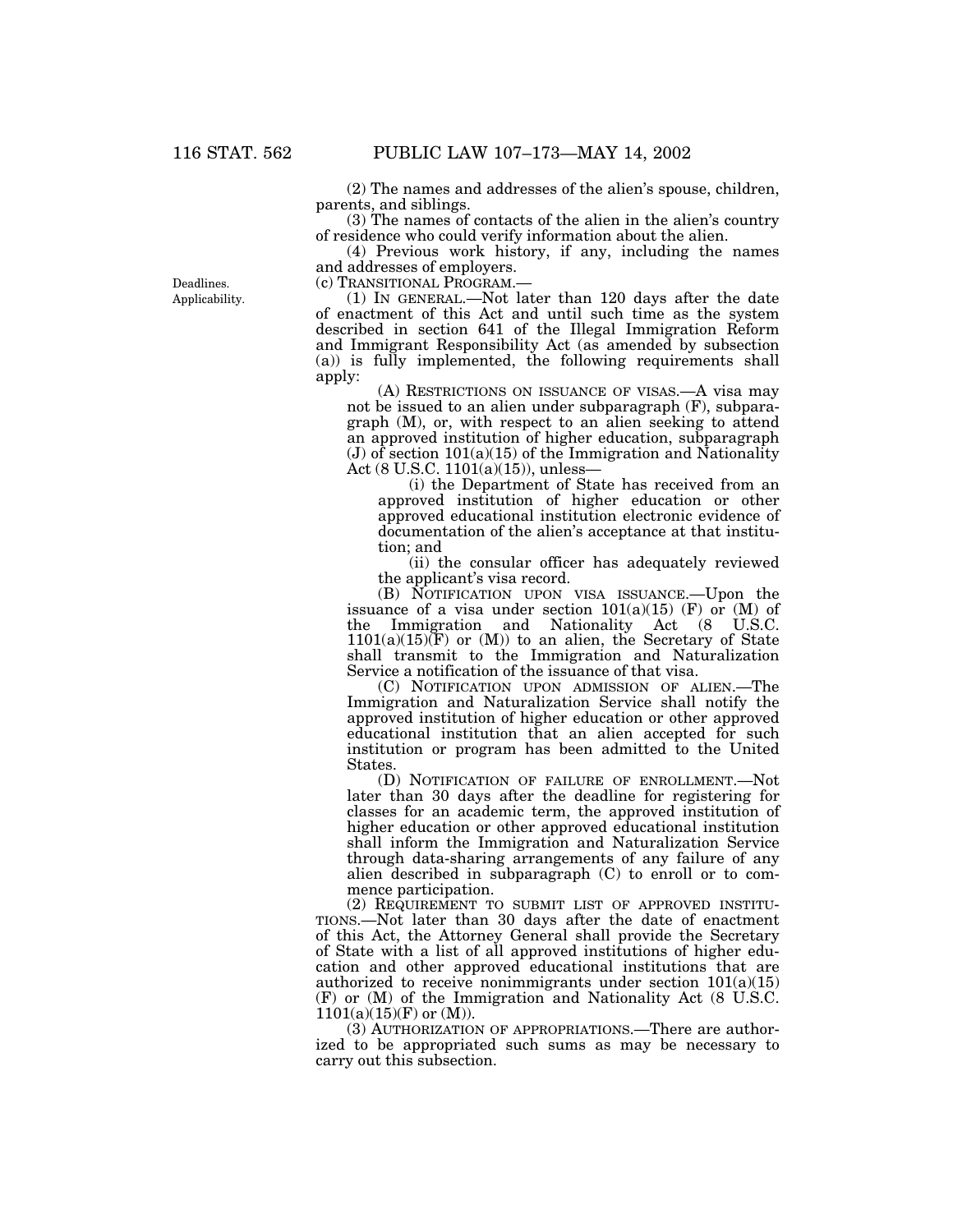## **SEC. 502. REVIEW OF INSTITUTIONS AND OTHER ENTITIES AUTHOR-**8 USC 1762. **IZED TO ENROLL OR SPONSOR CERTAIN NON-IMMIGRANTS.**

(a) PERIODIC REVIEW OF COMPLIANCE.—Not later than two years after the date of enactment of this Act, and every two years thereafter, the Commissioner of Immigration and Naturalization, in consultation with the Secretary of Education, shall conduct a review of the institutions certified to receive nonimmigrants under section  $101(a)(15)$  (F), (M), or (J) of the Immigration and Nationality Act  $(8 \text{ U.S.C. } 1101(a)(15)(\text{F}), (\text{M}), \text{or } (\text{J}))$ . Each review shall determine whether the institutions are in compliance with—

(1) recordkeeping and reporting requirements to receive nonimmigrants under section  $101(a)$  $(15)$   $(F)$ ,  $(M)$ , or  $(J)$  of that Act (8 U.S.C. 1101(a)(15)(F), (M), or (J)); and

(2) recordkeeping and reporting requirements under section 641 of the Illegal Immigration Reform and Immigrant Responsibility Act of 1996 (8 U.S.C. 1372).

(b) PERIODIC REVIEW OF SPONSORS OF EXCHANGE VISITORS.—

(1) REQUIREMENT FOR REVIEWS.—Not later than two years Deadline. after the date of enactment of this Act, and every two years thereafter, the Secretary of State shall conduct a review of the entities designated to sponsor exchange visitor program participants under section 101(a)(15)(J) of the Immigration and Nationality Act (8 U.S.C. 1101(a)(15)(J)).

(2) DETERMINATIONS.—On the basis of reviews of entities under paragraph (1), the Secretary shall determine whether the entities are in compliance with—

(A) recordkeeping and reporting requirements to receive nonimmigrant exchange visitor program participants under section  $101(a)(15)$  of the Immigration and Nationality Act  $(8 \text{ U.S.C. } 1101(a)(15)(J))$ ; and

(B) recordkeeping and reporting requirements under section 641 of the Illegal Immigration Reform and Immigrant Responsibility Act of 1996 (8 U.S.C. 1372).

(c) EFFECT OF MATERIAL FAILURE TO COMPLY.—Material failure of an institution or other entity to comply with the recordkeeping and reporting requirements to receive nonimmigrant students or exchange visitor program participants under section  $101(a)(15)$  (F), (M), or (J) of the Immigration and Nationality Act (8 U.S.C.  $1101(a)(15)$  (F), (M), or (J)), or section 641 of the Illegal Immigration Reform and Immigrant Responsibility Act of 1996 (8 U.S.C. 1372), shall result in the suspension for at least one year or termination, at the election of the Commissioner of Immigration and Naturalization, of the institution's approval to receive such students, or result in the suspension for at least one year or termination, at the election of the Secretary of State, of the other entity's designation to sponsor exchange visitor program participants, as the case may be.

Deadline.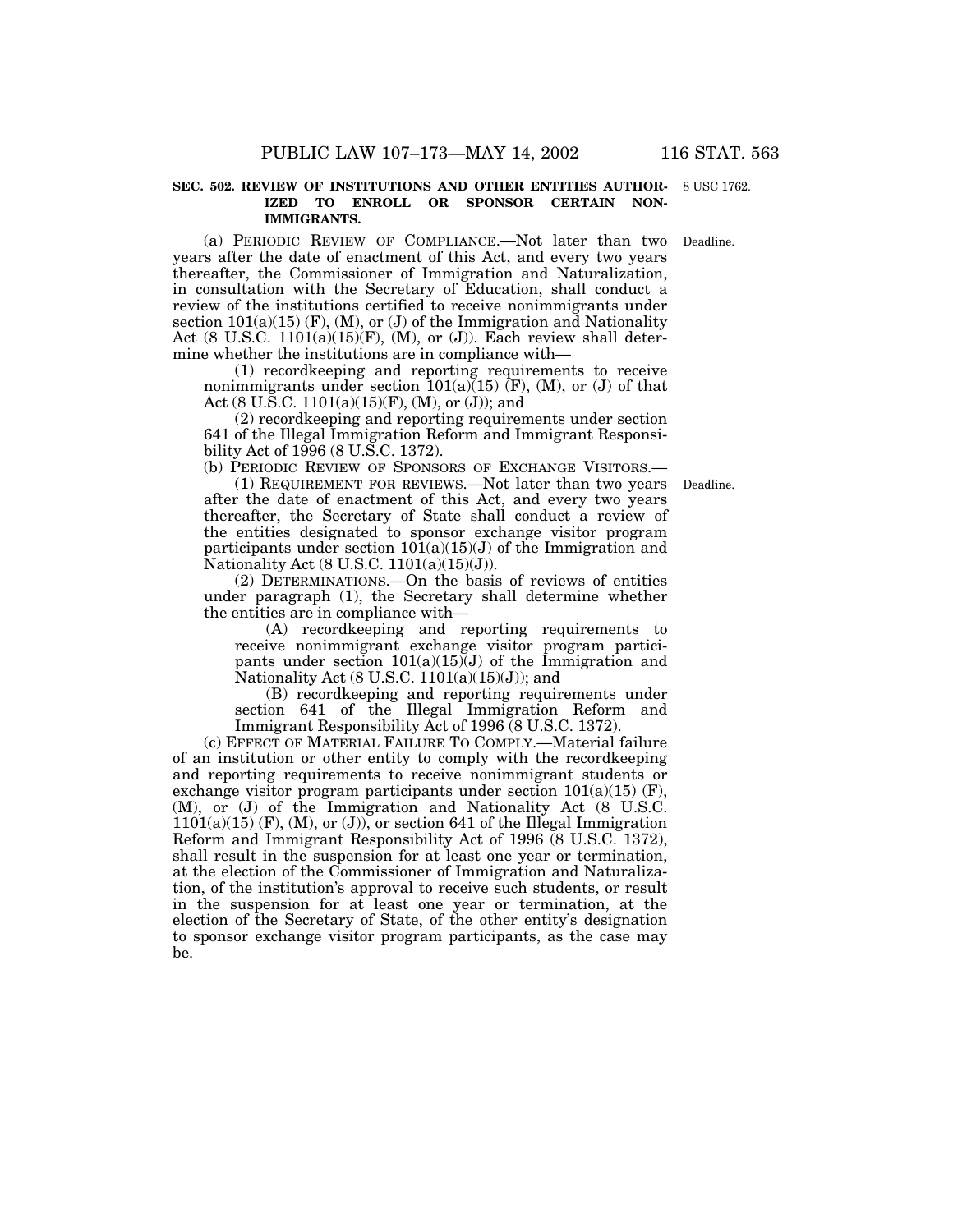# **TITLE VI—MISCELLANEOUS PROVISIONS**

## **SEC. 601. EXTENSION OF DEADLINE FOR IMPROVEMENT IN BORDER CROSSING IDENTIFICATION CARDS.**

Section 104(b)(2) of the Illegal Immigration Reform and Immigrant Responsibility Act of 1996 (8 U.S.C. 1101 note) is amended by striking ''5 years'' and inserting ''6 years''.

8 USC 1771.

## **SEC. 602. GENERAL ACCOUNTING OFFICE STUDY.**

(a) REQUIREMENT FOR STUDY.—

(1) IN GENERAL.—The Comptroller General of the United States shall conduct a study to determine the feasibility and utility of implementing a requirement that each nonimmigrant alien in the United States submit to the Commissioner of Immigration and Naturalization each year a current address and, where applicable, the name and address of an employer.

(2) NONIMMIGRANT ALIEN DEFINED.—In paragraph (1), the term ''nonimmigrant alien'' means an alien described in section 101(a)(15) of the Immigration and Nationality Act (8 U.S.C.  $1101(a)(15)$ .

(b) REPORT.—Not later than 1 year after the date of enactment of this Act, the Comptroller General shall submit to Congress a report on the results of the study under subsection (a). The report shall include the Comptroller General's findings, together with any recommendations that the Comptroller General considers appropriate.

## **SEC. 603. INTERNATIONAL COOPERATION.**

(a) INTERNATIONAL ELECTRONIC DATA SYSTEM.—The Secretary of State and the Commissioner of Immigration and Naturalization, in consultation with the Assistant to the President for Homeland Security, shall jointly conduct a study of the alternative approaches (including the costs of, and procedures necessary for, each alternative approach) for encouraging or requiring Canada, Mexico, and countries treated as visa waiver program countries under section 217 of the Immigration and Nationality Act to develop an intergovernmental network of interoperable electronic data systems that—

(1) facilitates real-time access to that country's law enforcement and intelligence information that is needed by the Department of State and the Immigration and Naturalization Service to screen visa applicants and applicants for admission into the United States to identify aliens who are inadmissible or deportable under the Immigration and Nationality Act (8 U.S.C. 1101 et seq.);

(2) is interoperable with the electronic data system implemented under section 202; and

(3) performs in accordance with implementation of the technology standard referred to in section 202(a).

(b) REPORT.—Not later than 1 year after the date of enactment of this Act, the Secretary of State and the Attorney General shall submit to the appropriate committees of Congress a report setting forth the findings of the study conducted under subsection (a).

Deadline.

8 USC 1772.

Deadline.